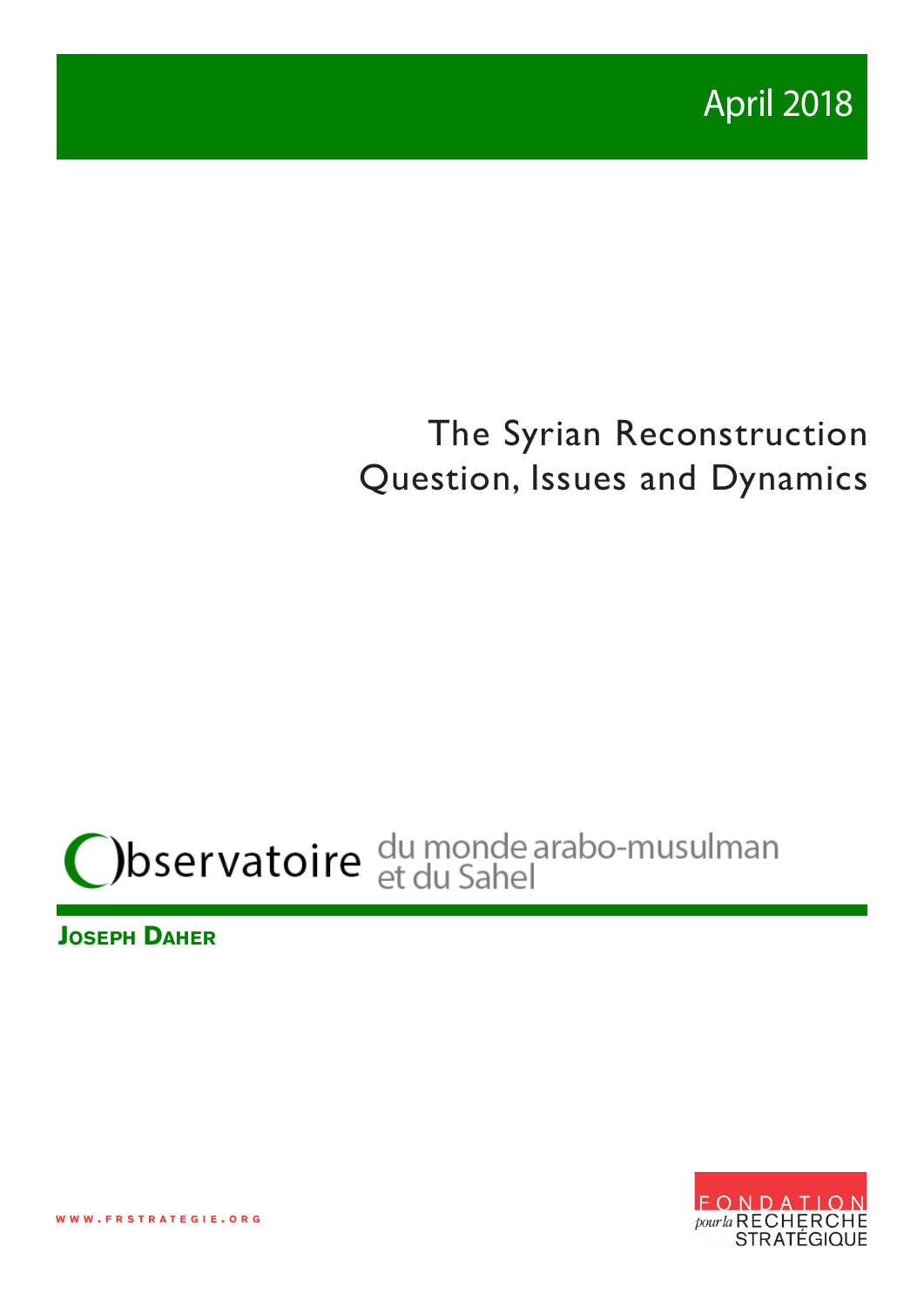# **Table of Contents**

| 1- RECONSTRUCTION, OR CONSOLIDATING THE REGIME'S POWER 4     |  |
|--------------------------------------------------------------|--|
|                                                              |  |
| 1.2 - Favouring Businessmen Affiliated with the Regime 5     |  |
|                                                              |  |
|                                                              |  |
|                                                              |  |
|                                                              |  |
|                                                              |  |
|                                                              |  |
| 2.2 - The Issue of Businessmen Affiliated with the Regime 19 |  |
|                                                              |  |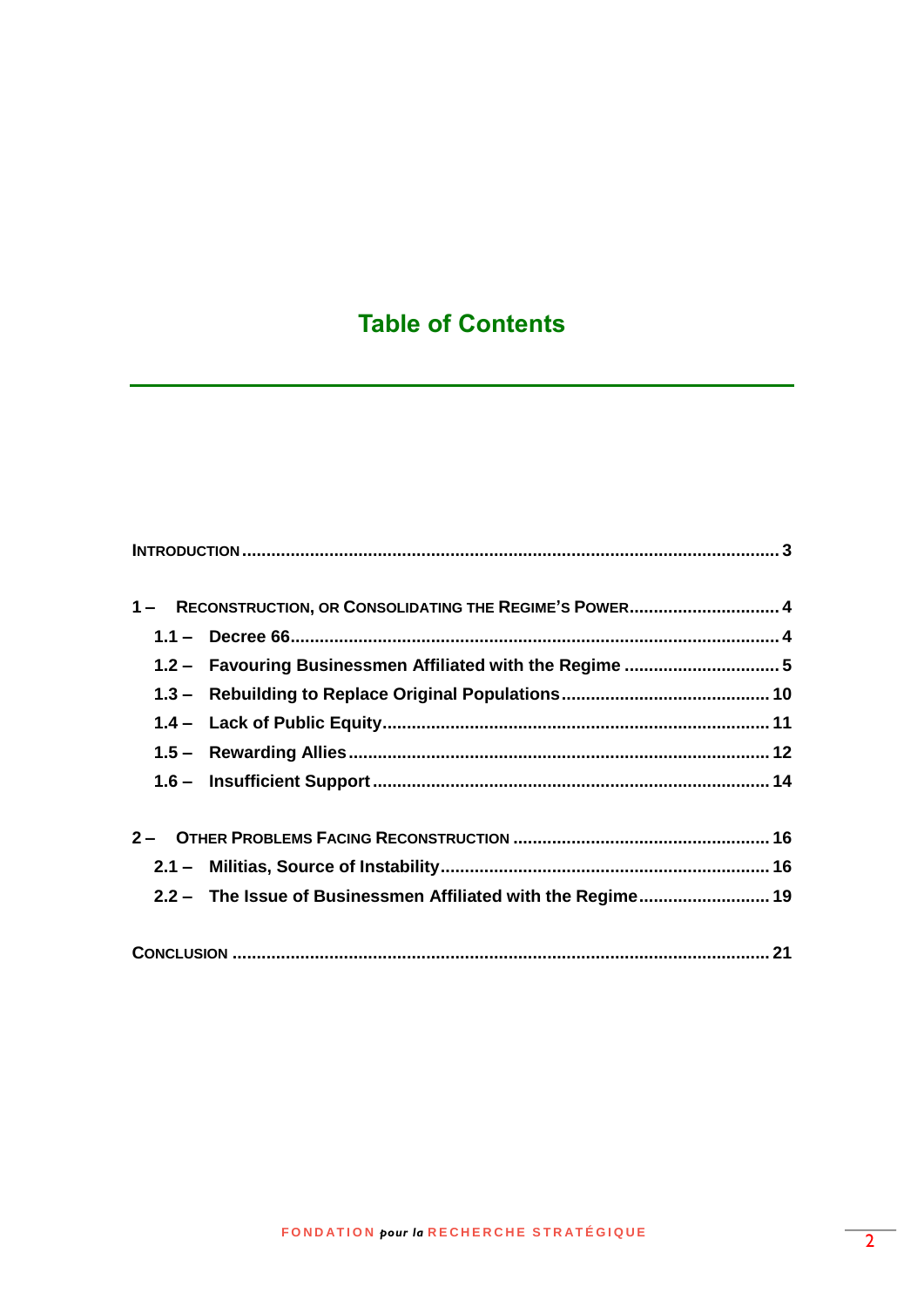#### <span id="page-2-0"></span>**I N T R O D U C T I O N**

The initial objectives of the popular uprising in Syria in March 2011, for more democracy, social justice and equality, have never seemed so distant.

The various diplomatic negotiations, from Geneva to Sotchi and even Astana, seek to endorse processus that support the Damascus regime. Moreover, President Emmanuel Macron declared in mid-December 2017, that he intended to work to "achieve peace" in Syria, without excluding Bashar al-Assad from the process...<sup>1</sup>

What is happening on the ground? Bashar al-Assad's regime is in a strong position, increasing his victories, supported by his Russian and Iranian allies as well as Hezbollah.

For their part, the jihadists of the Islamic State (IS) have lost a large majority of the towns and urban centers that they occupied in Syria and Iraq. With the loss of Raqqa last October, IS has since controlled only 10% of territory in Syria, compared to 33% at the beginning of  $2017<sup>2</sup>$  Only a few isolated regional borders between Iraq and Syria have remained under their control, as well as a few pockets of Syrian territory.

Within this context, the question of reconstruction now arises, including actors with diverse political and economic agendas, even contradictory ones. The cost of Syrian reconstruction is currently estimated between 200 and 300 billion dollars, some even estimate it to be 1000 billion.<sup>3</sup>

However, for Bashar al-Assad, his inner circle and businessmen linked to his regime, the reconstruction is viewed as a means to consolidate already acquired power, and to once more establish political and economic domination over Syrian society. In order for this to be achieved, the regime is counting on a major reconstruction project, focused on accumulating new capital and eliminating all dissident factions. This process would also strengthen the neoliberal policies of the heavily indebted regime, and its inability to finance the reconstruction.

<sup>1</sup> "Emmanuel Macron promet la victoire contre l'El en Syrie d'ici deux mois" *RTS*[https://www.rts.ch/info/monde/9182080-emmanuel-macron-promet-la-victoire-contre-l-ei-en-syrie-d-ici](https://www.rts.ch/info/monde/9182080-emmanuel-macron-promet-la-victoire-contre-l-ei-en-syrie-d-ici-deux-mois.html)[deux-mois.html](https://www.rts.ch/info/monde/9182080-emmanuel-macron-promet-la-victoire-contre-l-ei-en-syrie-d-ici-deux-mois.html) (searched, December 23 2017).

<sup>2</sup> "Raqqa en passe d'être remise à une autorité civile", *L'Orient-le-Jour*,

<https://www.lorientlejour.com/article/1079420/raqqa-en-passe-detre-remise-a-une-autorite-civile.html> (searched, October 22nd, 2017).

<sup>&</sup>lt;sup>3</sup> "Reconstruction Cost of Syria Is Estimated at \$300 Billion Five Times the 2010 GDP", FEMISE Conference Interview with Osama Kadi, President of Syrian Economic Task Force , *FEMISE*,

[http://www.femise.org/en/articles-en/reconstruction-cost-of-syria-is-estimated-at-300-billion-five-times-the-](http://www.femise.org/en/articles-en/reconstruction-cost-of-syria-is-estimated-at-300-billion-five-times-the-2010-gdp-femise-conference-interview-with-osama-kadi-president-of-syrian-economic-task-force/)[2010-gdp-femise-conference-interview-with-osama-kadi-president-of-syrian-economic-task-force/](http://www.femise.org/en/articles-en/reconstruction-cost-of-syria-is-estimated-at-300-billion-five-times-the-2010-gdp-femise-conference-interview-with-osama-kadi-president-of-syrian-economic-task-force/) (searched, September 20th, 2017).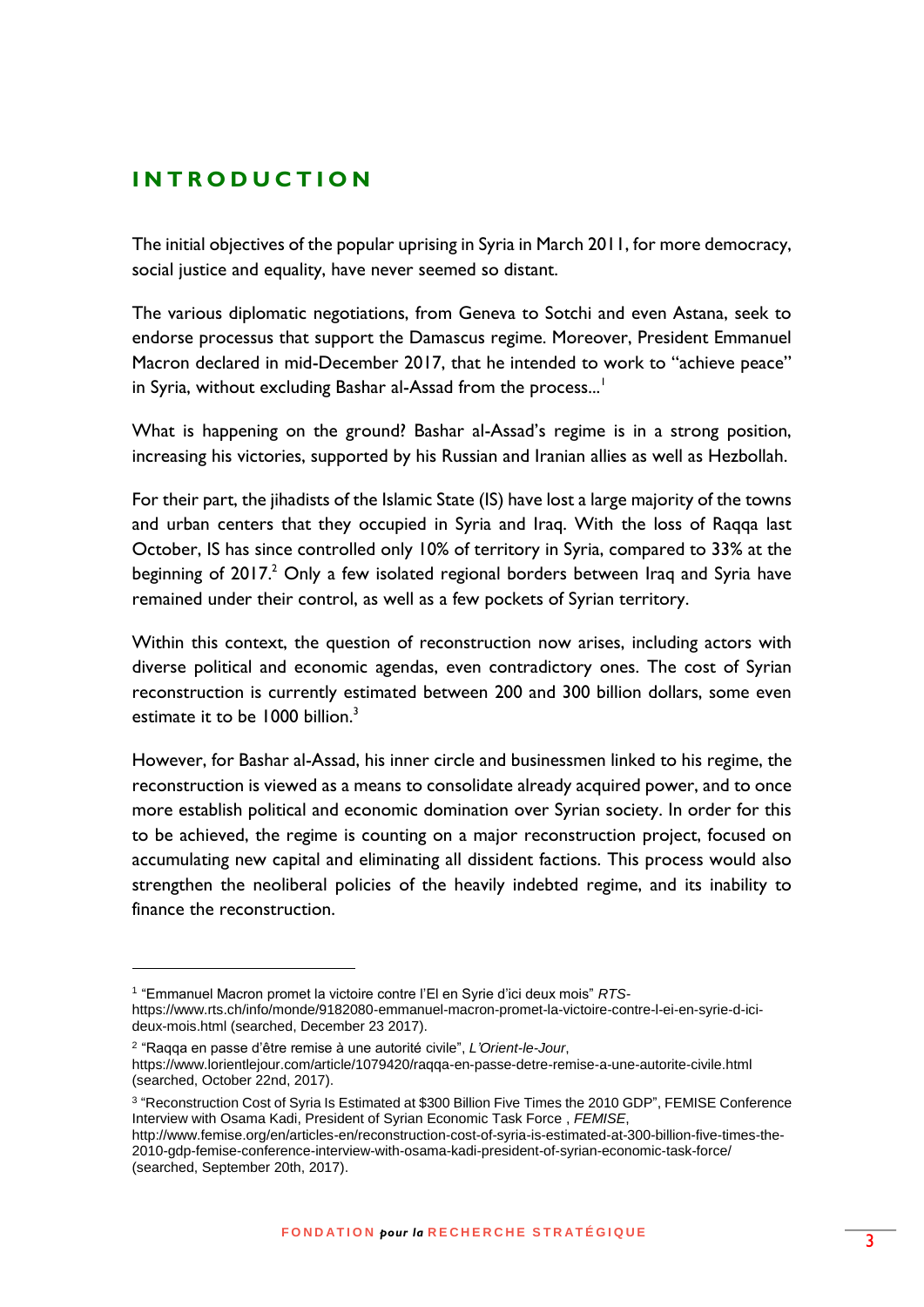<span id="page-3-0"></span>At the same time, the Syrian regime's allies, particularly Russia and Iran, are the first in line to profit economically from the benefits of reconstruction.

# 1 – Reconstruction, or Consolidating the Regime's Power

#### *1.1 – Decree 66*

<span id="page-3-1"></span>With regards to reconstruction, Decree 66, which entered into effect in September 2012, allows the government to "*redesign unauthorized or illegal housing areas"*, and replace them with "modern" real estate projects with quality services<sup>4</sup>. According to several estimates, before the popular uprising, close to 30 to 40%, even 50% of the population of these areas lived in housing deemed non-compliant or illegal.<sup>5</sup> These were primarily working class people, who had migrated from rural areas to these neighborhoods from rural in recent decades.

Initially, the decree promulgated by Bashar al-Assad allowed the governorate of Damas to expel populations from two large areas in Damascus, including Basatin al-Razi, in the district of Mazzeh, where the development of the high-end real estate project of Marota City is under construction. According to the Syrian authorities, this decree sought to ameliorate the living conditions of the inhabitants, by replacing the poorly constructed properties and replacing them with comfortable modern ones.<sup>6</sup> However, the decree selected two areas that had supported the opposition, while it left intact the areas inhabited by supporters of the regime who experienced the same living conditions.

Decree 66 is also inspired by some aspects of a 2007 Damascus urban plan that had not been implemented because of the beginning of the popular uprisings of March 2011. This area was – and still is – considered an extremely lucrative real estate opportunity: undeveloped agricultural land and informal housing, in some places within walking distance of the center of Damascus.<sup>7</sup>

Under Decree 66, compensations and alternative housing were proposed but have not yet been put in place for the majority of the displaced inhabitants, whilst others, now refugees living outside the country, have received nothing. Another option was cited by

<sup>4</sup> "Marsum 66… ", *Cham Press*,<http://www.champress.net/index.php?q=ar/Article/view/7769> (searched, August 26th, 2017).

<sup>5</sup> Goulden, Robert, "Housing, Inequality, and Economic Change in Syria", *British Journal of Middle Eastern Studies,* volume 38, n° 2 (2011), 188.

<sup>6</sup> « Mashrû' tanzîm 66 khalf al-râzî… tajruba râ`ida 'ala tarîq îâda alî'mâr – fîdîû », *SANA* – <https://www.sana.sy/?p=683277> (searched, January 17th, 2018).

<sup>7</sup> Rollins, Tom, "Decree 66: The Blueprint for Al-Assad's Reconstruction of Syria?", *IRIN News* – [https://www.irinnews.org/investigations/2017/04/20/decree-66-blueprint-al-assad's-reconstruction-syria](https://www.irinnews.org/investigations/2017/04/20/decree-66-blueprint-al-assad) (searched, May 20th, 2017).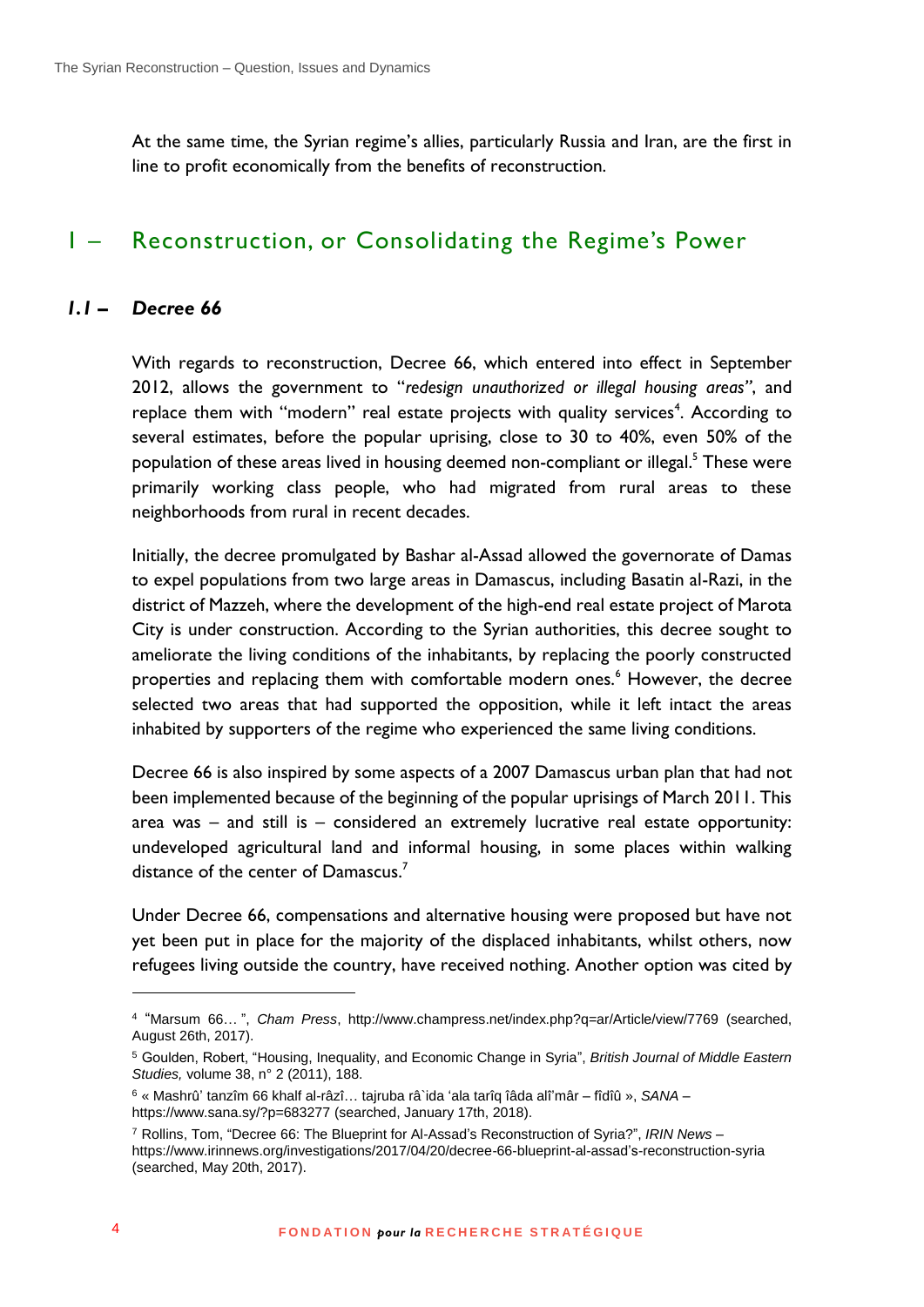Jamal Youssef, a governorate official, interviewed by the official newspaper al-Baath, which consisted of an offer to purchase a property in Marota City, on preferential terms: former residents would be able to buy their property at the same price, and would benefit from flexible loan conditions.<sup>8</sup>

However, there remains a problem with this last solution. The former residents of Basatin al-Razi are mostly from working or lower middle classes, they cannot afford a property in the new real estate project of Marota City, nor can they easily access bank financing. The governorate authorities are perfectly aware of this issue. In other words, the majority of these former inhabitants will most likely not be compensated in any way, and will not benefit from any other housing, despite the provisions of the law.

By relying on a legal and financial framework dedicated to reconstruction, this decree actually allows the destruction of housing and the expropriation of families considered dissident, or living in anti-Assad areas, who are very often from the working class. It replaces them with higher social classes and new war elites, generally less inclined to challenge the regime.

The neighborhoods of Basatin al-Razi, on the outskirts of Damascus, and the district of Baba Amr in Homs were particularly targeted. The recovery of part of eastern Aleppo in December 2016, by the armed forces of the Syrian regime and its allies is also included in the reconstruction plans. Similarly, the governorate of Damascus is preparing for reconstruction on the other area mentioned by Decree 66, which includes parts of the districts and suburbs of Kafr Sousseh, Daraya and Qadam, all situated on the south and south-west edges of the capital. This area is four times the size of Basatin al-Razi.<sup>9</sup>

#### <span id="page-4-0"></span>*1.2 – Favouring Businessmen Affiliated with the Regime*

1

Since the beginning of January 2017, the Syrian government has been aiming to impose decree 66 on the whole country. This measure also allows the transfer of assets to private enterprises and to businessmen affiliated with the regime, allowing them to benefit from these markets, free of taxation.

By authorizing the destruction and expropriation of large areas, Decree 66 can be used as a useful instrument for rapid and important development projects, which will benefit businessmen close to the regime, while acting as a powerful punitive force against populations opposed to the regime. The development of residential projects would be carried out by holding companies, belonging to governorates or municipalities, but the

<sup>&</sup>lt;sup>8</sup> "Syrian Regime Drafting Law to Extend Decree 66 to All of Syria", The Syria Report, [http://www.syria](http://www.syria-report.com/news/real-estate-construction/syrian-regime-drafting-law-extend-decree-66-all-syria)[report.com/news/real-estate-construction/syrian-regime-drafting-law-extend-decree-66-all-syria](http://www.syria-report.com/news/real-estate-construction/syrian-regime-drafting-law-extend-decree-66-all-syria) (searched, January 16th, 2018).

<sup>9</sup> « Mashrû' tanzîm 66 khalf al-râzî… tajruba râ`ida 'ala tarîq îâda alî'mâr – fîdîû », *op. cit.*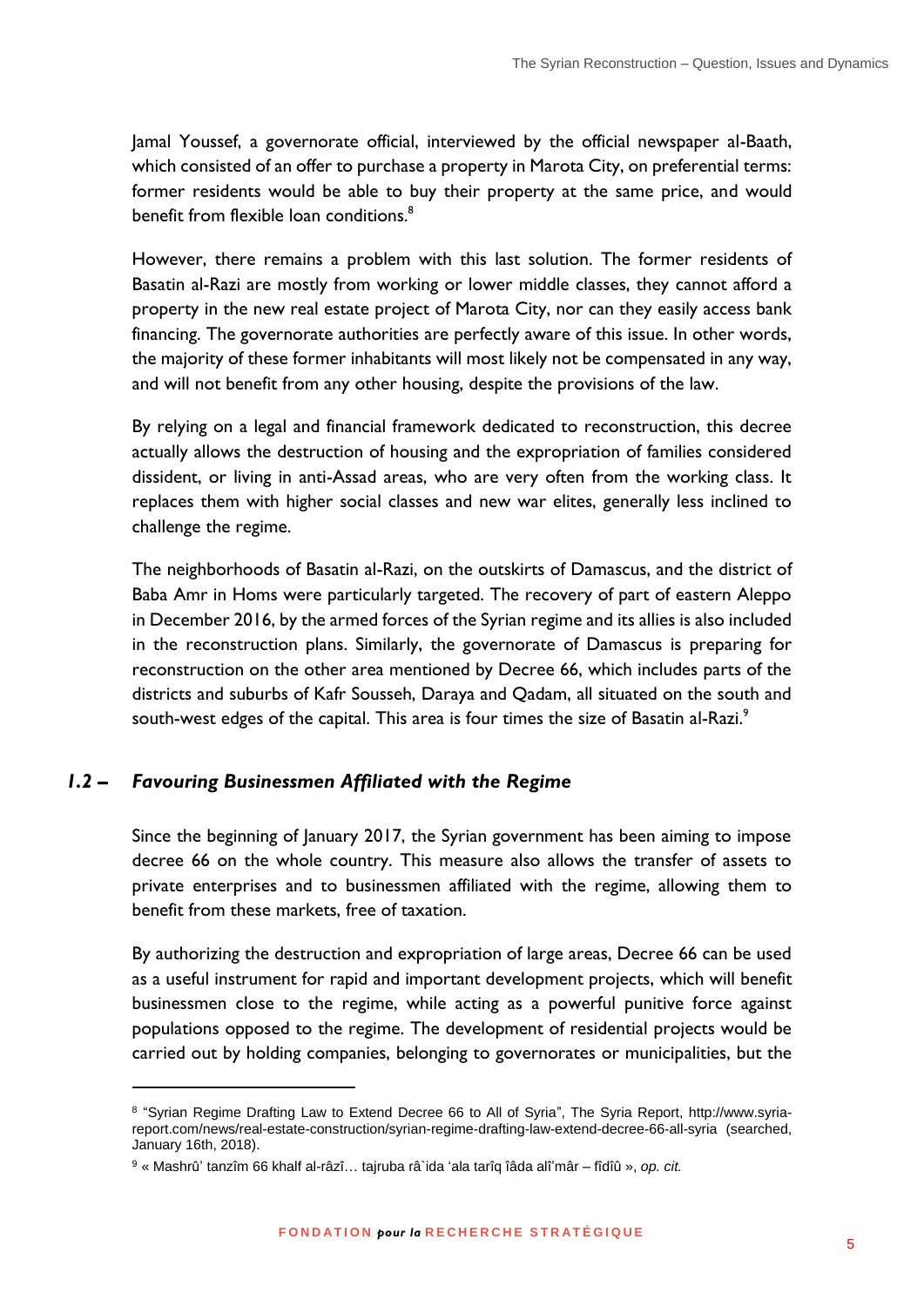construction and management of the projects would be entrusted to private sector enterprises, owned by well connected investors.

The implementation of this law in Syria would serve a number of purposes, including serving as a means to put pressure on people living outside the regime's control, threatening to expropriate their properties in their absence; as a source of enrichment for "capitalists" or "nepotists" linked to the regime; and as an earnings prospect to attract capital from various countries, who wish to profit from the reconstruction of Syria.

One of the planned programs would allow for the construction of 12,000 residential units for an estimated 60,000 people, targeting mainly high-income households in Basatin al-Razi neighborhoods, renamed as part of the "Marota City" project. It plans on having schools, restaurants, places of worship, even a multi-storey parking lot and shopping mall. According to Syrian authorities this project would create 110,000 job opportunities and 27,000 permanent jobs.<sup>10</sup>

The call for bids for this project was managed by the private holding company, "Damascus Cham,"<sup>11</sup> created in 2017 in the governorate of Damascus. The first partnership/ contract was won in September 2017 for a value of 150 billion Syrian pounds (18.9 billion dollars),  $1213$  by the company Aman Group, owned by Samer Foz, who is close to the regime, and a rising figure in business in Syria.

Before the agreement/ contract with the Aman group, the holding company "Damascus Cham" had established a similar joint-venture with the companies Zubaidi and Qalei LLC, owned by Khaled Al-Zubaidi and Nader Qalei, two powerful businessmen from Damascus with links to the regime, and whose company, Castle Investment was rewarded in 2017, by a long term contract for the management of the Ebla Hotel, on the outskirts of Damascus, which is a five star hotel and a conference center.<sup>14</sup>

<sup>&</sup>lt;sup>10</sup> *Ibid.*; "Stages of implementation of al-Razi regulation project area discussed", SANA -

<https://sana.sy/en/?p=121555> (searched, December 30th, 2017) ; Rollins, Tom, "Decree 66: The Blueprint for Al-Assad's Reconstruction of Syria?", IRIN News, *op. cit*.

<sup>11</sup> "Damascus Sham Holding", *Linkedin*[, https://www.linkedin.com/company/damacham/](https://www.linkedin.com/company/damacham/) (searched, November 28th, 2017).

<sup>&</sup>lt;sup>12</sup> "Tawqî al-'aqd al-îdâfî bayn kul min sharika dimashq al-shâm al-qâbida wa sharika âmân al-qâbîda wa shata âmân dimashq al-musâhama al-mighfala al-khâsa bi-qîma istathmârîya bi-hudûd mìa wa khamsûn milîyâr lîra sûrîya'", *Damascus Cham*, [http://damacham.sy/](http://damacham.sy/%25D8%25AA%25D9%2588%25D9%2582%25D9%258A%25D8%25B9-%25D8%25A7%25D9%2584%25D8%25B9%25D9%2582%25D8%25AF-%25D8%25A7%25D9%2584%25D8%25A7%25D8%25B6%25D8%25A7%25D9%2581%25D9%258A-%25D8%25A8%25D9%258A%25D9%2586-%25D8%25B4%25D8%25B1%25D9%2583%25D8%25A9-%25D8%25AF%25D9%2585%25D8%25B4%25D9%2582-%25D8%25A7%25D9%2584%25D8%25B4%25D8%25A7/)الشا-دمشق-شركة-بين-الاضافي-العقد-[توقيع](http://damacham.sy/%25D8%25AA%25D9%2588%25D9%2582%25D9%258A%25D8%25B9-%25D8%25A7%25D9%2584%25D8%25B9%25D9%2582%25D8%25AF-%25D8%25A7%25D9%2584%25D8%25A7%25D8%25B6%25D8%25A7%25D9%2581%25D9%258A-%25D8%25A8%25D9%258A%25D9%2586-%25D8%25B4%25D8%25B1%25D9%2583%25D8%25A9-%25D8%25AF%25D9%2585%25D8%25B4%25D9%2582-%25D8%25A7%25D9%2584%25D8%25B4%25D8%25A7/)[-](http://damacham.sy/%25D8%25AA%25D9%2588%25D9%2582%25D9%258A%25D8%25B9-%25D8%25A7%25D9%2584%25D8%25B9%25D9%2582%25D8%25AF-%25D8%25A7%25D9%2584%25D8%25A7%25D8%25B6%25D8%25A7%25D9%2581%25D9%258A-%25D8%25A8%25D9%258A%25D9%2586-%25D8%25B4%25D8%25B1%25D9%2583%25D8%25A9-%25D8%25AF%25D9%2585%25D8%25B4%25D9%2582-%25D8%25A7%25D9%2584%25D8%25B4%25D8%25A7/)/damacham.sy/ January 10th, 2018).

<sup>&</sup>lt;sup>13</sup> For more details on Samer Foz see, Daher Joseph, « Assad Regime Still Reliant on Fractions of the Sunni Bourgeoisie", *Syria Untold*, [http://www.syriauntold.com/en/2017/12/assad-regime-still-reliant-on-fractions](http://www.syriauntold.com/en/2017/12/assad-regime-still-reliant-on-fractions-of-the-sunni-bourgeoisie/)[of-the-sunni-bourgeoisie/](http://www.syriauntold.com/en/2017/12/assad-regime-still-reliant-on-fractions-of-the-sunni-bourgeoisie/) (searched, December 21st, 2017).

<sup>14</sup> "Samer Al-Foz… Alm Naql Sabiqan: Tazkaru al-Ism Jaydan..?!", *Eqtisad* –

<http://www.eqtsad.net/read/17672> (searched, August 20th, 2017 ; "Private Investors to Benefit from Government Investment in Real Estate Project ", *Syria Report,* [http://syria-report.com/news/real-estate](http://syria-report.com/news/real-estate-construction/private-investors-benefit-government-investment-real-estate-project)[construction/private-investors-benefit-government-investment-real-estate-project](http://syria-report.com/news/real-estate-construction/private-investors-benefit-government-investment-real-estate-project) (searched, September 20th, 2017).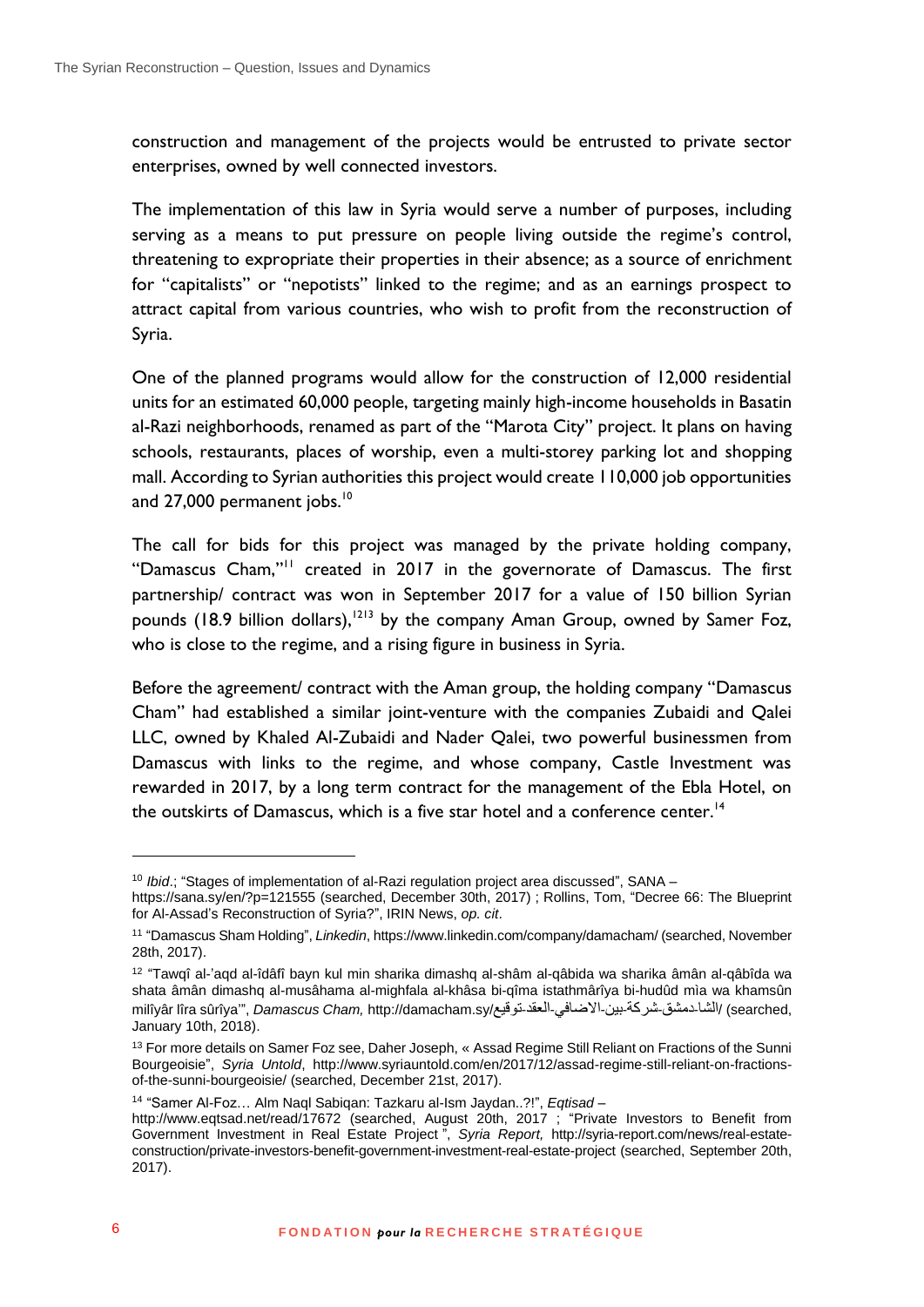Other businessmen have also benefited from lucrative contracts with Damascus Cham Holding, as part of the reconstruction. In early 2018, Kuwait-based businessman Mazen Tarazi, who is active in a variety of industries,<sup>15</sup> established a joint venture with Damascus Cham to build a 120,000 square meter shopping mall, along with six other properties. The estimated value of these investments is 250 million dollars and, according to the disclosed information, Mazen Tarazi will hold 51% of the shares of the joint-venture, while Damascus Cham would own the rest, meaning that the effective control would belong to Mazen Tarazi. He will additionally purchase five other plots, worth an estimated value of 70 million dollars<sup>16</sup>.

A few days later, it was the turn of the Talas Group company, $17$  owned by businessman Anas Talas, to also sign a partnership contract with Damascus Cham holding, worth an estimated 23 billion Syrian pounds (about 52.7 million dollars) for the construction of four parcels within Marota city, which will be divided into residential and mixed residential-commercial areas. The distribution of investments in this partnership is as follows: Talas group has 25%, worth 5.7 billion Syrian pounds, and the governorate controls the remaining 75%, worth 17.3 billion Syrian pounds.<sup>18</sup>

The last two individuals share certain characteristics, including having accumulated wealth in the Gulf and being relatively unknown in Syria before 2011, their primary activity, until recently, not being related to the real estate sector.

Another interesting element: all of these individuals are Sunni, showing once again the multiple strategies of the regime to constitute a diversified popular base, through clientelism, tribalism, confessionalism and other means. This is why reducing this regime to an Alawite identity is not analytically correct, nor does it allow us to understand these dynamics and modes of operation.

<sup>&</sup>lt;sup>15</sup> In early January 2018, the Civil Syrian Aviation Authority granted a license to an airline company founded by Mazen Tarazi. The latter would hold 85% of the company's shares, his two sons, Khaled and Ali, would hold the rest. The company operating the airline has a capital of 70 million Syrian pounds. Mazen Tarazi has shown his support for the regime several times. In 2014, he allegedly financed the transportation of several Syrians based in Kuwait to Damascus, to vote in the presidential election. In 2015, he was credited by the official Syrian media for "providing financial assistance to the families of the martyrs and wounded of the Syrian army" and for "renovating schools in the suburbs of Homs and Damascus."

<sup>16</sup> « Mâzen al-tarazî, âw al-nisâb al-sûrî.. îsm jadîd yaghzû 'âlam al-nizâm al-mâlî », *Îqtisâd,* https://www. eqtsad.net/news/article/18780/ (consulté le 10 janvier 2018) ; Abd al-Jalilil, Mrad « Âsmâ` jadîda li-rijâl â'mâl fî sûrîyyâ.. man warâ`hum? », *Enab Baladi*, <https://www.enabbaladi.net/archives/196755> (searched, January 10th, 2018) ; « Basatin Al-Razi Project Highlights Again Emergence of New Business Figure », *Syria Report*, [http://www.syria-report.com/news/real-estate-construction/basatin-al-razi-project-highlights](http://www.syria-report.com/news/real-estate-construction/basatin-al-razi-project-highlights-again-emergence-new-business-figure)[again-emergence-new-business-figure](http://www.syria-report.com/news/real-estate-construction/basatin-al-razi-project-highlights-again-emergence-new-business-figure) (searched, January 15th, 2017).

<sup>&</sup>lt;sup>17</sup> The company is primarily active in the production and distribution of food products from its base in the United Arab Emirates. The company has developed its own food brand, Tolido. Se[e http://www.talasgroup.com/sections/19\\_our-founders](http://www.talasgroup.com/sections/19_our-founders)

<sup>&</sup>lt;sup>18</sup> "Dimashq al-shâm al-qâbida tuwaqi' 'aqd sharâka ma' sharika talas lil-tijâra wa al-sinâ'a bi-qîma 23 milîyâr lira sûrîya", *Damascus Sham*, *op. cit.* ; "ta'raf 'alîhum.. rijâl â'mâl kibâr yataqâsimûn mashrû' khalf al-râzî", *Îqtisâd,* <https://www.eqtsad.net/news/article/18883/> (searched, January 15th, 2018).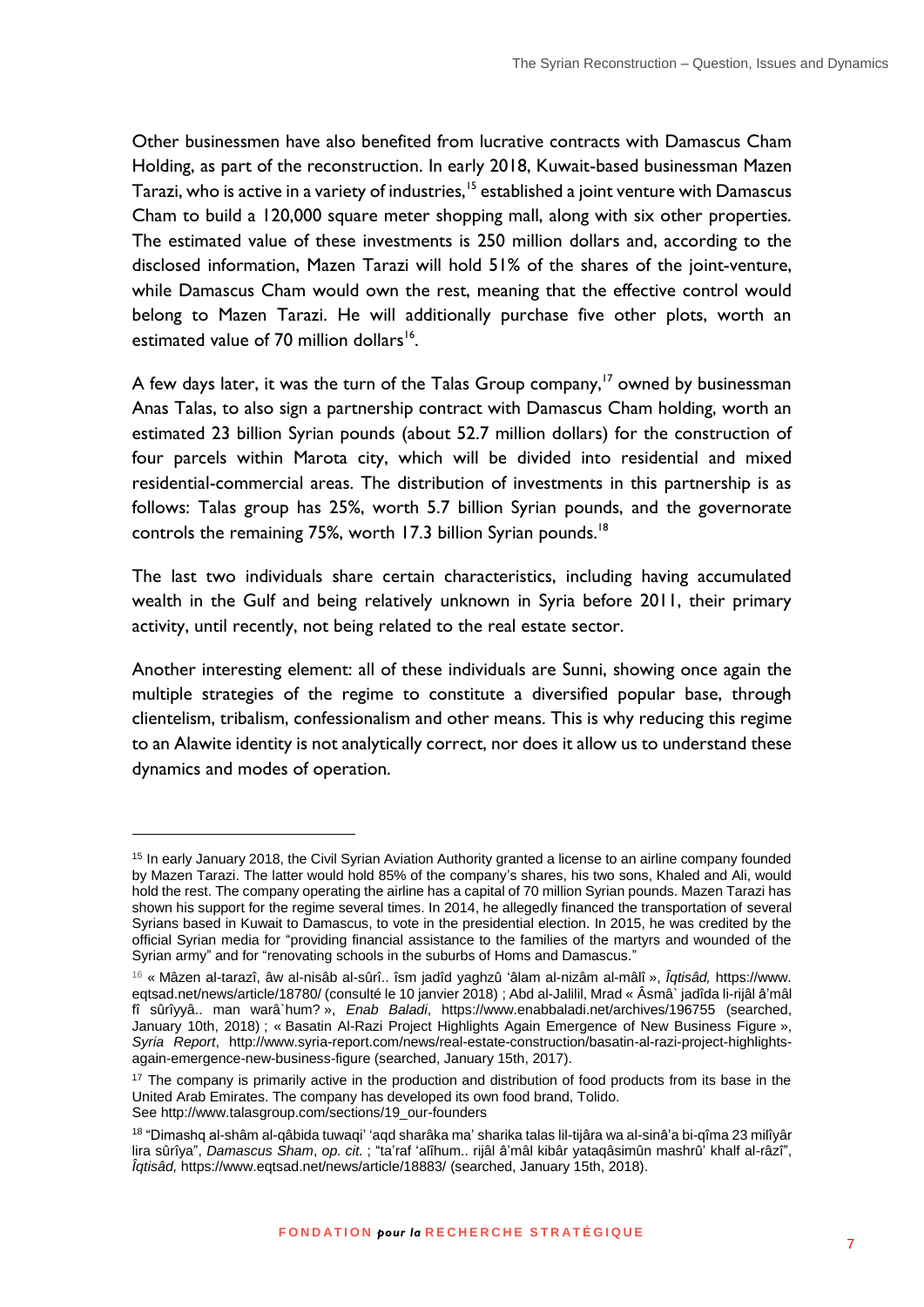In September 2015, the municipality in Homs approved the reconstruction plan of the predominantly Sunni Baba Amr neighborhood, a hotbed of popular protest against the regime at the beginning of the uprising, until 2014, when the last armed opposition groups left after a blockade of several years by the regime's military forces. In March 2017, the municipality established its own private company to manage this project. The latter includes 465 plots, mainly for housing, as well as green spaces, schools, and hospitals.<sup>19</sup>

In many respects, in the city of Homs, the new urban plans reflect those of "Homs Dream", led by the former governor of Homs, Mohammad Iyad Ghazal, dismissed by Bashar al-Assad at the beginning of the popular uprising in 2011, as a principal of the protests from this time in the city. This project was announced in 2007<sup>20</sup> by Mohammad Iyad Ghazal, who envisioned the destruction of certain parts of the city-centre in order to rebuild more modern buildings and skyscrapers. At the time, this urban plan was presented as an opportunity to embrace modernisation and urban improvement, but was rejected by important segments of the local population. For example, the project did not guarantee the residents the right to stay in the neighborhood, which was traditionally middle class. Instead, the municipality had suggested alternative housing in another neighborhood or "financial compensation" raising fears that the master/urban plan would result in some form of gentrification and would prevent residents from returning home.<sup>21</sup>

As in Homs and various suburbs of Damascus, similar projects could be undertaken in Aleppo and other regions. According to an assessment in January  $2017<sup>22</sup>$  of the municipality in Aleppo, more than 50% of the buildings and infrastructure were partially or completely destroyed. Large sections of the population from the neighborhoods of east Aleppo have been forcibly displaced to other regions, or left as a result of the war.

Furthermore, of the 15 "priority zones" put forward by the Syrian government for reconstruction, eight are not located in eastern Aleppo. To the contrary, the priority areas were the districts to the west and the center of the city, which did not suffer the

20 "Waqâ`i' al-mu`tamar al-sihafî li-mashrû' hilm homs", *al-'urûba* –

<sup>19</sup> Rollins, Tom "Decree 66: The Blueprint for Al-Assad's Reconstruction of Syria?", *IRIN News*, *op. cit.*

<http://ouruba.alwehda.gov.sy/node/209132> (searched, January 5th, 2017).

<sup>&</sup>lt;sup>21</sup> Aldeen, Sarah Najm, Syria Untold, Syrian Independent Media Group, "In Homs, Assad Accused of Using Military for Urban Planning Scheme", *Syria Deeply,* [https://www.newsdeeply.com/syria/articles/](https://www.newsdeeply.com/syria/articles/%25202018/01/02/in-homs-assad-accused-of-using-military-for-urban-planning-scheme)  [2018/01/02/in-homs-assad-accused-of-using-military-for-urban-planning-scheme](https://www.newsdeeply.com/syria/articles/%25202018/01/02/in-homs-assad-accused-of-using-military-for-urban-planning-scheme) (seached, January 5th, 2018); See YouTube for the Homs project Vide[o:https://www.youtube.com/watch?v=Vxof2Ln\\_y30](https://www.youtube.com/watch?v=Vxof2Ln_y30) (searched January 6th, 2018).

<sup>22</sup> "Government Planning to Expand Use of Expropriation Law", *The Syria Report*, [http://www.syria](http://www.syria-report.com/news/real-estate-construction/government-planning-expand-use-expropriation-law)[report.com/news/real-estate-construction/government-planning-expand-use-expropriation-law](http://www.syria-report.com/news/real-estate-construction/government-planning-expand-use-expropriation-law) (searched, January 12th, 2017).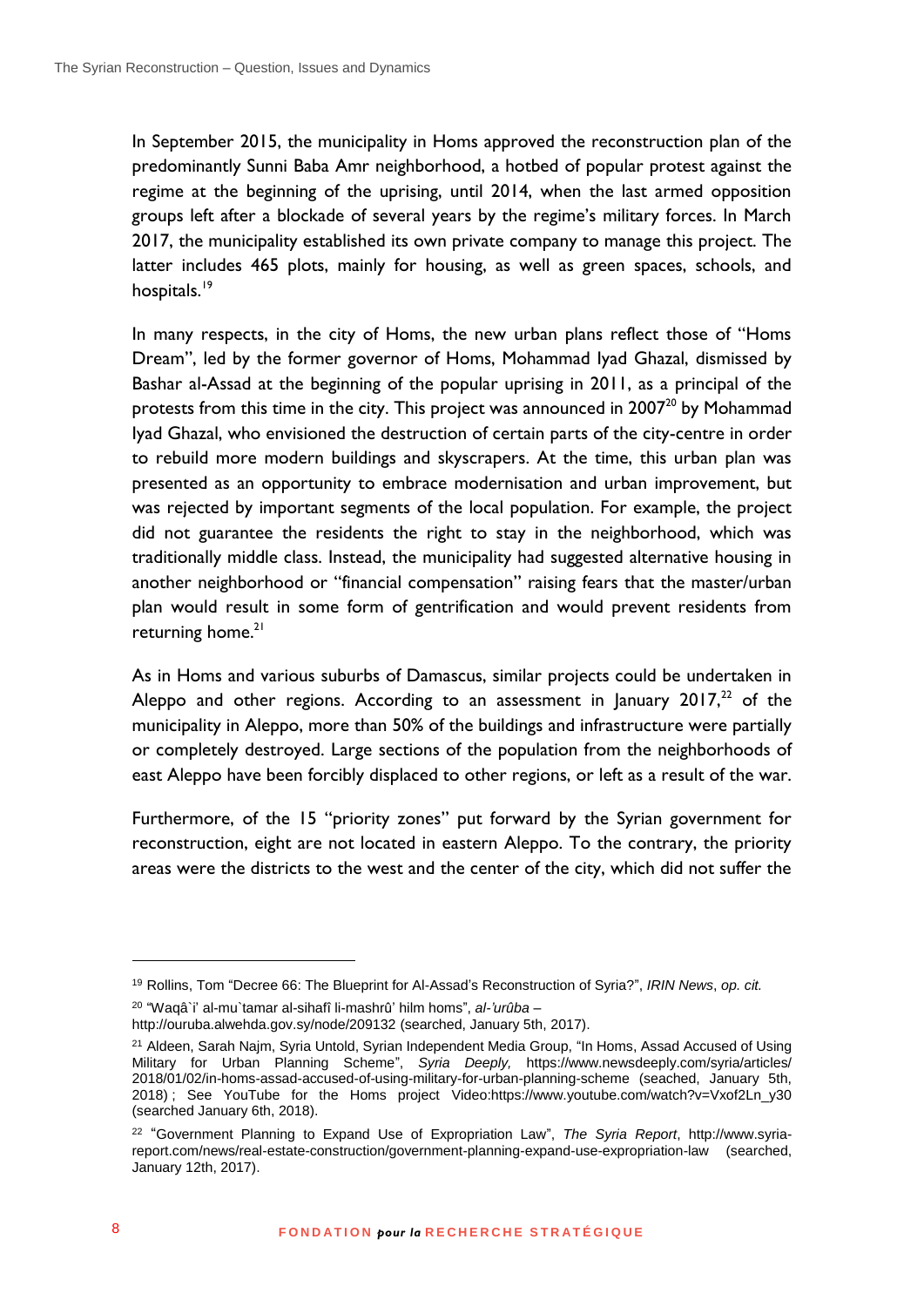same level of destruction as the 52 other neighborhoods in the east, regained by the regime's armed forces and their allies in December 2016.<sup>23</sup>

In the same way as in Homs, the reconstruction and restoration of buildings have for the moment prioritized districts historically loyal to the regime, and not the most damaged areas, formerly under the control of the armed opposition. $24$ 

The Syrian newspaper, *Sana*, had reported in July 2017 that the government had allocated 25 billion Syrian pounds (48.5 million dollars) worth of contracts to the reconstruction of Aleppo. This figure is only a fraction of the billions of dollars needed for the city's reconstruction, estimated at more than 5 billion dollars and perhaps even tens of billions.<sup>25</sup> Following a visit of Syrian Prime minister, Imad Khamis, accompanied by 16 ministers to Aleppo in early January 2018, the Syrian government announced that Aleppo's share in the 2018 budget would be 40 billion Syrian pounds, about 80 million dollars, dedicated to the restoration of destroyed infrastructures and services, and to the reconstruction projects $^{26}$ .

Another city that has suffered massive destruction is Raqqa. More than 80% of the city is destroyed and/or uninhabitable and basic infrastructure is virtually non-existent. As a reminder, in June and September, the fighting killed between 1,300 and 1,800 civilians.<sup>27</sup> Between 270,000 and 320,000 people have been displaced because of the fighting and now live in miserable conditions in overpopulated camps on the outskirts of the city. They will not be able to return until the city is cleared of mines and explosives, installed by the IS. Saudi minister of Gulf Affairs, Thamer al-Sabhan, visited Raqqa September 19, after the capture of the city by the Syrian Democratic Forces (an Arab, Kurdish and Assyrian military alliance dominated by the Kurdish YPG militia, military arm of the Democratic Union Party, known as the PYD) supported by the international coalition led by the United States, to meet the civil counsel established six months ago under the

<sup>23</sup> Beals, Emma, "UN allowing Assad government to take lead in rebuilding Aleppo", *Fox News*, [http://www.foxnews.com/world/2017/11/16/un-allowing-assad-government-to-take-lead-in-rebuilding](http://www.foxnews.com/world/2017/11/16/un-allowing-assad-government-to-take-lead-in-rebuilding-aleppo.html)[aleppo.html](http://www.foxnews.com/world/2017/11/16/un-allowing-assad-government-to-take-lead-in-rebuilding-aleppo.html) (searched, January 8th, 2018).

<sup>24</sup> *Ibid*.

<sup>25</sup> "25 Billion Syrian Pounds Allocated for Construction Contracts in Aleppo", *SANA* – <http://syrianobserver.com/EN/News/32997> (searched, August 20th, 2017).

<sup>26</sup> « Al-bida` bi-tashghîl mahata tahwîl kahrabâ`bustân al-qasr.. al-muhandis khamîs: rasada 60 milîyâr lîra li-îstakmâl tanfîz al-mashârî' al-khadmîya wa al-tanmawîya fî halab », *SANA*, [https://www.sana.sy/](https://www.sana.sy/%2520?p=687949)  [?p=687949](https://www.sana.sy/%2520?p=687949) (consulté le 16 janvier 2017) ; « Khamîs wa 16 wazîrân fî halab… wa 80 milîyûn dûlâr 'ala mada 'âm », *Îqtisâd,* <https://www.eqtsad.net/news/article/18831/> (searched, January 13th, 2017).

<sup>&</sup>lt;sup>27</sup> More than 1,000 civilians (1,058) died in the bombings of the US-led coalition, 311 civilians were killed by IS and 191 civilians were killed by the SDS. The IS jihadists also used several civilians as human shields. Oakford, Samule, "More than 1,800 civilians killed overall in defeat of ISIS at Raqqa, say monitors", <https://airwars.org/news/raqqa-capture/> (consulted October 29 2017).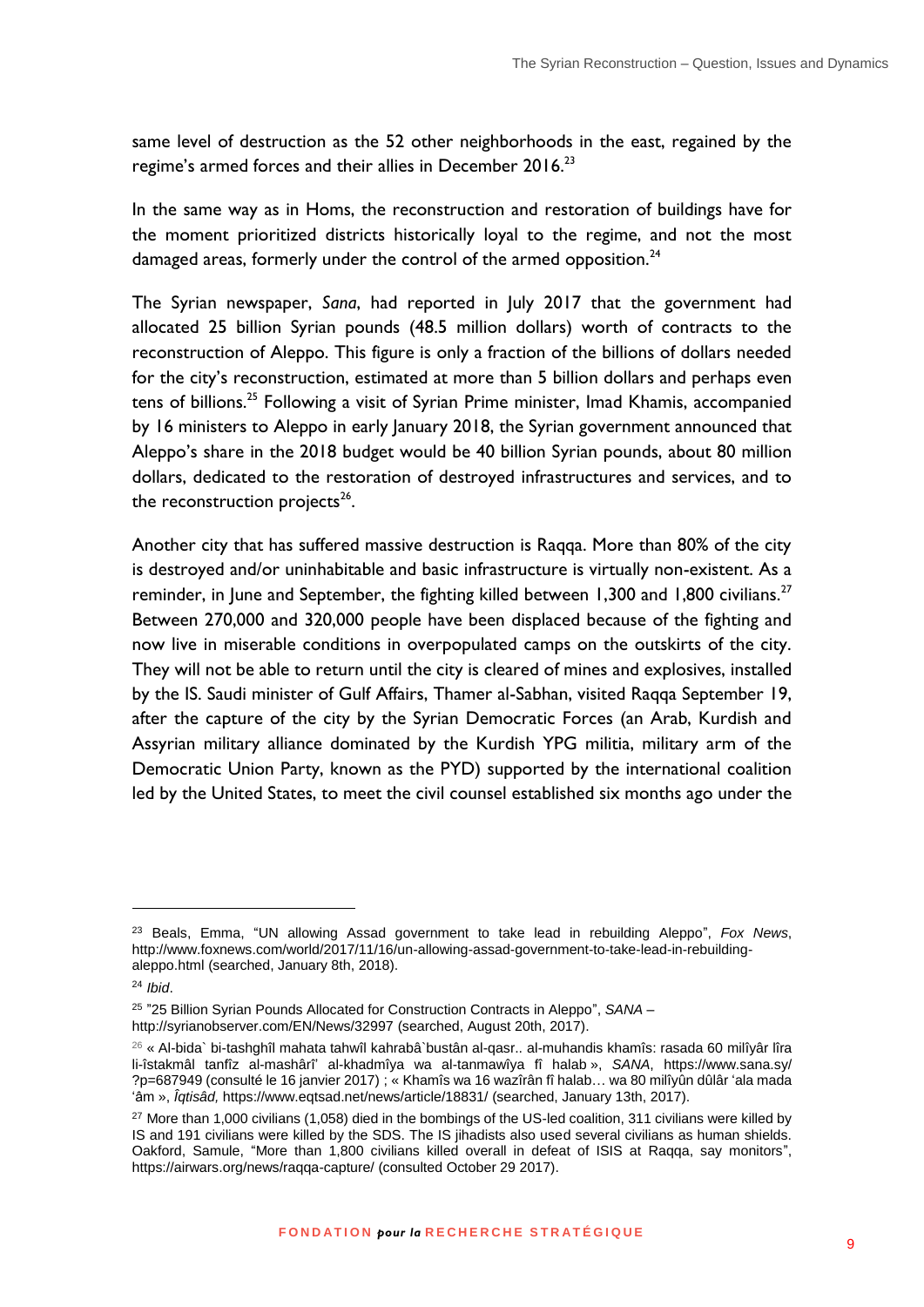<span id="page-9-0"></span>leadership of the FDS and composed of local dignitaries and to discuss the reconstruction of the city. No concrete plan has yet been defined. $^{28}$ 

#### *1.3 – Rebuilding to Replace Original Populations*

The reconstruction of these areas continues even though 6 million inhabitants have fled the country and about 7.6 million are internally displaced. In 2011, Syria had 22.5 million inhabitants. Today, the population has decreased by about  $20\%$ <sup>29</sup>

In June 2017, the relief agencies estimated that some 440,000 internally displaced persons had returned home in the first six months of 2017, while only 31,000 Syrian refugees returned from neighboring countries during that same period. Since 2015, some 260,000 refugees have returned to Syria, mainly from Turkey to northern Syria.<sup>30</sup>

The regime's objective/ idea is thus to replace the original population in these zones, judged as too hostile, with upper middle and upper classes from other neighborhoods, and who are more inclined to support the regime, or to at least not oppose it, as seen previously in the cases of Homs and Damascus. The decree would also threaten to expropriate the dissidents who had fled Syria.

Furthermore, the return of civilians to certain areas can be complicated by the many measures required by the regime's various security institutions. First of all, one must have the necessary documents to access one's destroyed property. Many official property documents were destroyed during the fighting, and electronic copies of real estate documents may not exist. Even those who possess the necessary documents struggle to access their properties. The entry process into areas controlled by the regime often requires entry permits from various branches of security agencies in order to cross checkpoints. This process implies blackmail, bribes, and threats of arrest. If a resident receives security clearance to enter the city, another permit is required to start reconstruction on a destroyed property. Residents are also required to pay electricity, phone, and water bills for the past four years, which can amount to close to 50% of the cost of these goods.<sup>31</sup>

<sup>28</sup> "Saudi minister visits north Syria for Raqqa talks", *Reuters,* [https://www.reuters.com/article/us-mideast](https://www.reuters.com/article/us-mideast-crisis-syria-coalition/saudi-minister-visits-north-syria-for-raqqa-talks-idUSKBN1CO2HG)[crisis-syria-coalition/saudi-minister-visits-north-syria-for-raqqa-talks-idUSKBN1CO2HG](https://www.reuters.com/article/us-mideast-crisis-syria-coalition/saudi-minister-visits-north-syria-for-raqqa-talks-idUSKBN1CO2HG) (consulted October 22 2017).

<sup>29</sup> Young, Brian "FACTBOX: Syria's Conflict Economy", *Atlantic Council*, 2017,

<http://www.atlanticcouncil.org/blogs/syriasource/factbox-syria-s-conflict-economy> (searched, July 26th, 2016).

<sup>30</sup> UNHCR, "UNHCR seeing significant returns of internally displaced amid Syria's continuing conflict", [http://www.unhcr.org/en-us/news/briefing/2017/6/595612454/unhcr-seeing-significant-returns-internally](http://www.unhcr.org/en-us/news/briefing/2017/6/595612454/unhcr-seeing-significant-returns-internally-displaced-amid-syrias-continuing.html)[displaced-amid-syrias-continuing.html](http://www.unhcr.org/en-us/news/briefing/2017/6/595612454/unhcr-seeing-significant-returns-internally-displaced-amid-syrias-continuing.html) (searched, September 20th, 2017).

<sup>31</sup> Aldeen, Sarah Najm, Syria Untold, Syrian Independent Media Group, "In Homs, Assad Accused of Using Military for Urban Planning Scheme", *Syria Deeply,* [https://www.newsdeeply.com/syria/articles/](https://www.newsdeeply.com/syria/articles/%25202018/01/02/in-homs-assad-accused-of-using-military-for-urban-planning-scheme)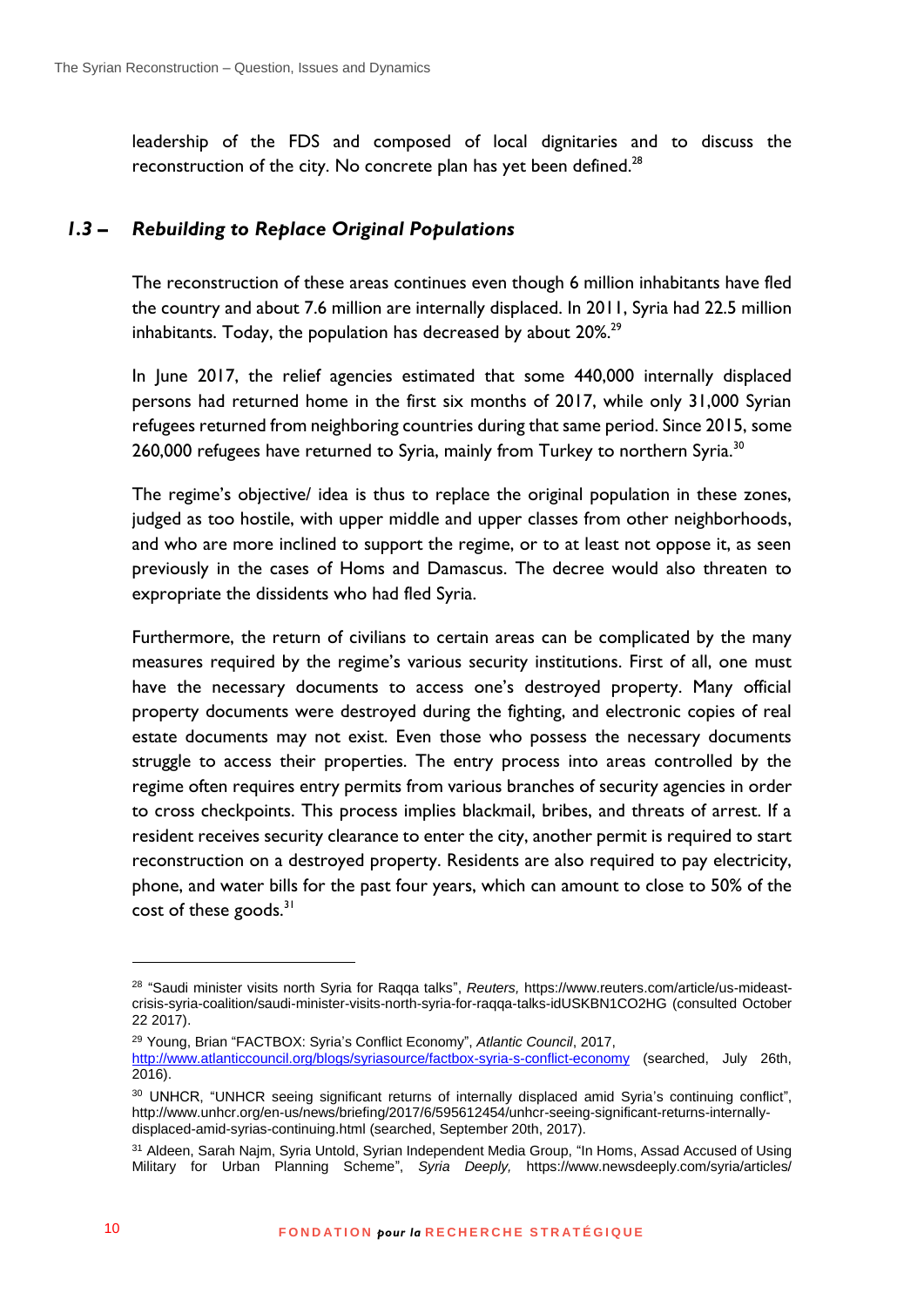#### *1.4 – Lack of Public Equity*

1

<span id="page-10-0"></span>Large real-estate projects are expected to attract foreign capital, crucial for Syrian reconstruction. The investments of public and private actors are in fact insufficient to rebuild the country.

In 2014, the regime became seriously indebted. In 2014 and 2015, the total debt corresponded to respectively 162 and 156% of the GDP for an external debt of 115 and 95%, while in 2010 the total debt was 24% for 17% of external debt.<sup>32</sup> The debt increased eleven-fold by the end of 2016, according to the then minister of economy, Adib Mayaleh, without providing any specific figures. $33$ 

The government has become increasingly more dependent on advance payments from the Central Bank, $34$  in addition to foreign aid, which increased during the war due to very limited tax revenues. Oil revenues, which accounted for a significant portion of the revenue until 2012, were non-existent, while tax revenues had decreased significantly. In 2015, at least one third of public spending was financed by long-term borrowing from the Central Bank of Syria. The national budget for 2017 was 2.6 trillion Syrian pounds (5 billion dollars) and increased slightly in 2018 to reach 3.1 trillion Syrian pounds, an increase of 527 billion Syrian pounds $35$ .

Foreign currency reserves fell sharply, from 21 billion dollars in 2010 to less than one billion  $(0.7)$  dollars at the end of  $2015$ <sup>36</sup> Moreover, the public-private partnerships (PPP) depend largely on the financing of banks,whose total assets (14 private sector commercial banks) are too low: at the end of 2016, about 3.5 billion dollars, a figure far from the necessary amount.<sup>37</sup>

[<sup>2018/01/02/</sup>in-homs-assad-accused-of-using-military-for-urban-planning-scheme](https://www.newsdeeply.com/syria/articles/%25202018/01/02/in-homs-assad-accused-of-using-military-for-urban-planning-scheme) (searched, January 5th, 2018).

<sup>32</sup> From Foucaud, Isabelle and Plummer, William, "Le désastre de l'économie syrienne après six ans de guerre", *Le Figaro*, [http://www.lefigaro.fr/economie/le-scan-eco/dessous-chiffres/2017/04/07/29006-2017](http://www.lefigaro.fr/economie/le-scan-eco/dessous-chiffres/2017/04/07/29006-2017%25200407ARTFIG00242-le-desastre-de-l-economie-syrienne-apres-six-ans-de-guerre.php)  [0407ARTFIG00242-le-desastre-de-l-economie-syrienne-apres-six-ans-de-guerre.php](http://www.lefigaro.fr/economie/le-scan-eco/dessous-chiffres/2017/04/07/29006-2017%25200407ARTFIG00242-le-desastre-de-l-economie-syrienne-apres-six-ans-de-guerre.php) (consulted September 20 2017) ; Syrian Centre for Policy Research (SCPR), *Syria Confronting Fragmentation! Impact of Syrian Crisis Report,* 2016 –

[https://www.ara.cat/2016/02/11/1520927894.pdf?hash=3a186be3bc9bfbc70d11f0241fd49d847f7f0042.](https://www.ara.cat/2016/02/11/1520927894.pdf?hash=3a186be3bc9bfbc70d11f0241fd49d847f7f0042)

<sup>33 «</sup> Report Highlights Government Dependency on Central Bank Funding and Limited Forex Disbursements », *The Syria Report*, [http://www.syria-report.com/news/finance/report-highlights-government-dependency](http://www.syria-report.com/news/finance/report-highlights-government-dependency-central-bank-funding-and-limited-forex-disburse)[central-bank-funding-and-limited-forex-disburse](http://www.syria-report.com/news/finance/report-highlights-government-dependency-central-bank-funding-and-limited-forex-disburse) (searched, October 30th, 2017).

<sup>34</sup> Cochrane, Paul, "Après la guerre, qui financera la reconstruction de la Syrie ?", *Middle East Eye*, [http://www.middleeasteye.net/fr/reportages/apr-s-la-guerre-qui-financera-la-reconstruction-de-la-syrie-](http://www.middleeasteye.net/fr/reportages/apr-s-la-guerre-qui-financera-la-reconstruction-de-la-syrie-633512121)[633512121](http://www.middleeasteye.net/fr/reportages/apr-s-la-guerre-qui-financera-la-reconstruction-de-la-syrie-633512121) (searched, December 10th, 2017).

<sup>35</sup> « Cabinet Approves 3 Trillion Syrian Pounds for 2018 General Budget », *SANA*,

[http://syrianobserver.com/EN/News/33428/Cabinet\\_Approves\\_Trillion\\_Syrian\\_Pounds\\_2\\_General\\_Budget](http://syrianobserver.com/EN/News/33428/Cabinet_Approves_Trillion_Syrian_Pounds_2_General_Budget) (searched January 16th, 2018).

<sup>36</sup> From Foucaud, Isabelle and Plummer, William, "Le désastre de l'économie syrienne après six ans de guerre", *op. cit*.

<sup>37</sup> "Syrian Banks Unable to Finance Reconstruction", *The Syria Report*, October 30th, 2017, [http://www.syria-report.com/news/finance/syrian-banks-unable-finance-reconstruction.](http://www.syria-report.com/news/finance/syrian-banks-unable-finance-reconstruction)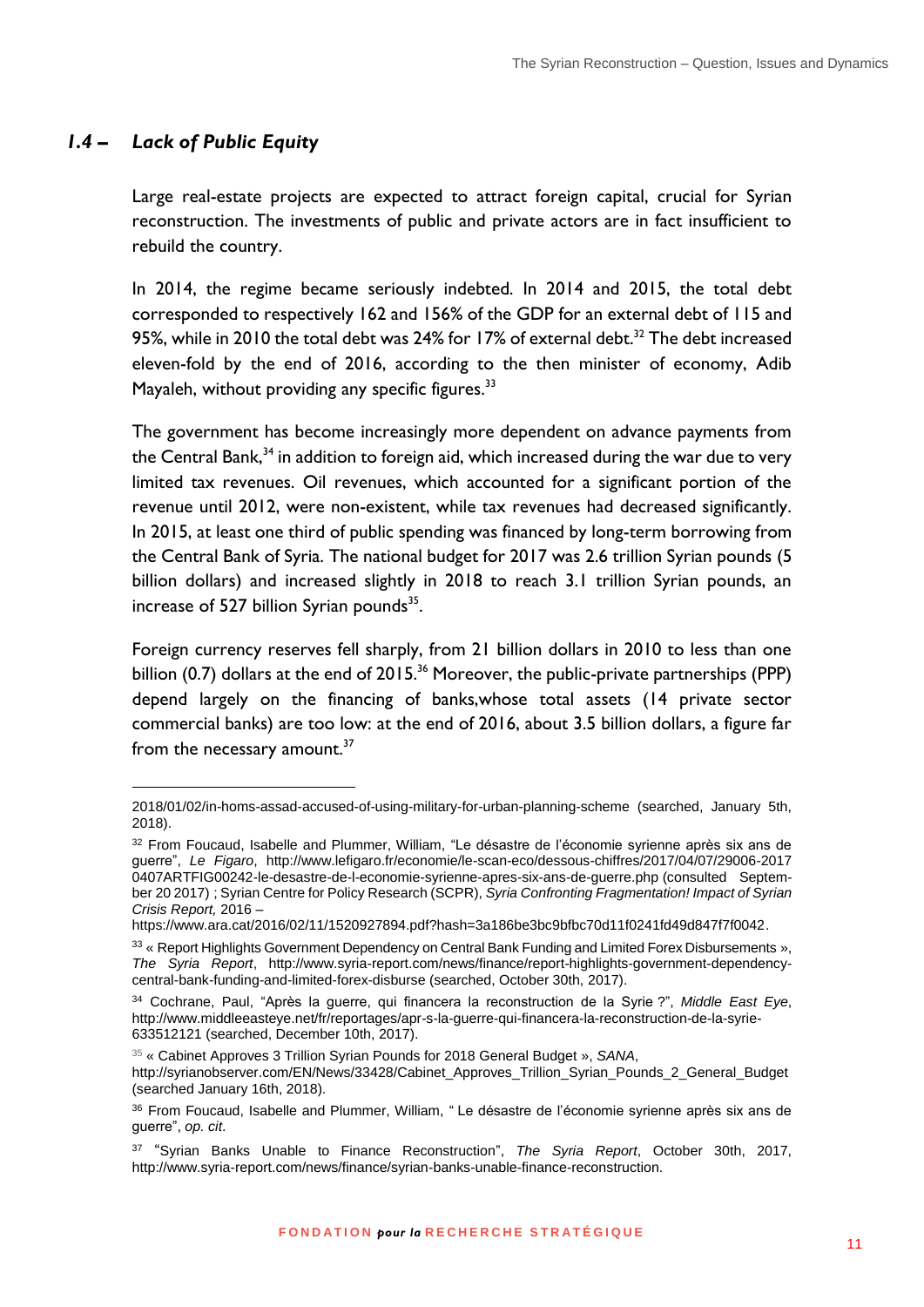#### *1.5 – Rewarding Allies*

<span id="page-11-0"></span>The reconstruction of the country would thus be a means of rewarding the regime's allies, especially Iran, Russia, and China, by granting them market shares. Already, certain markets, such as the phosphate mines and the oil and gas fields have been awarded to Moscow and Tehran.<sup>38</sup>

After the pro-regime forces recaptured East Aleppo in December 2016, Aleppo governor, Hossein Diyab, said Iran would "play an important role in the reconstruction efforts in Syria, especially in Aleppo." The Iranian Reconstruction authority announced in March 2017, the renovation of 55 schools in the province of Aleppo.<sup>39</sup> Iran also had the biggest presence at the Damascus International Trade Fair in the summer of 2017 with more than 40 participating Iranian businesses.<sup>40</sup>

In October 2015, a Russian delegation visited Damascus and announced that Russian companies would play a leading role in the post-war reconstruction of Syria. Agreements worth at least 850 million euros have emerged from these negotiations. Following a Russian parliamentary visit to Syria in November 2016, Syrian Foreign Minister, Walid Mouallem, would have promised Russian companies priority in Syrian reconstruction.<sup>41</sup> In mid-December 2017, a Russian delegation of directors of big Russian companies headed by Russian Deputy Prime Minister Dmitri Rogozine was again in Damascus for discussions with Bashar al-Assad on investments in and reconstruction of war-time Syria. He mentioned "major economic projects", including "on oil, gas, phosphate, electricity, and petrochemical industries", as well as on transport and commerce. $42$ 

The Chinese government is also actively involved. In early August 2017, it organized a trade fair on Syrian reconstruction projects, during which a group of Sino-Arab companies announced a 2 billion dollar government commitment for construction of industrial parks in Syria.<sup>43</sup> The Vice President of the China-Arab Exchange Association, Qin Yong, estimated in December 2017 investments in Syria of similar value and

<sup>38</sup> Yazigi, Jihad, "Opinion: No Reconstruction for Syria", *Al-Hayat* –

[http://syrianobserver.com/EN/Commentary/33567/Opinion\\_No\\_Reconstruction\\_Syria/](http://syrianobserver.com/EN/Commentary/33567/Opinion_No_Reconstruction_Syria/) (searched, December 5th, 2017).

<sup>39</sup> Schneider, Tobias "Aleppo's Warlords and Post-War Reconstruction", *Middle East Institute* –

<http://www.mei.edu/content/article/growing-warlordism-battle-scarred-aleppo> (searched, June 17th, 2017). <sup>40</sup> Heydemann, Steven "Rules for Reconstruction in Syria", *Brooking –*

<https://www.brookings.edu/blog/markaz/2017/08/24/rules-for-reconstruction-in-syria/> (searched, August 25th, 2017).

<sup>41</sup> Hauer, Neil "To the Victors, the Ruins: the Challenges of Russia's Reconstruction in Syria", *Open Democracy* – [https://www.opendemocracy.net/od-russia/neil-hauer/to-victors-ruins-challenges-of-russia-s](https://www.opendemocracy.net/od-russia/neil-hauer/to-victors-ruins-challenges-of-russia-s-reconstruction-in-syria)[reconstruction-in-syria](https://www.opendemocracy.net/od-russia/neil-hauer/to-victors-ruins-challenges-of-russia-s-reconstruction-in-syria) (searched, August 20th, 2017).

<sup>42</sup> "Syrie: "de grands projets économiques" évoqués", *Le Figaro et AFP*, [http://www.lefigaro.fr/flash](http://www.lefigaro.fr/flash-eco/2017/12/18/97002-20171218FILWWW00190-syrie-de-grands-projets-economiques-evoques.php)[eco/2017/12/18/97002-20171218FILWWW00190-syrie-de-grands-projets-economiques-evoques.php](http://www.lefigaro.fr/flash-eco/2017/12/18/97002-20171218FILWWW00190-syrie-de-grands-projets-economiques-evoques.php) (searched, December 20th, 2017).

<sup>43</sup> Heydemann, Steven, « Rules for Reconstruction in Syria », *op. cit*.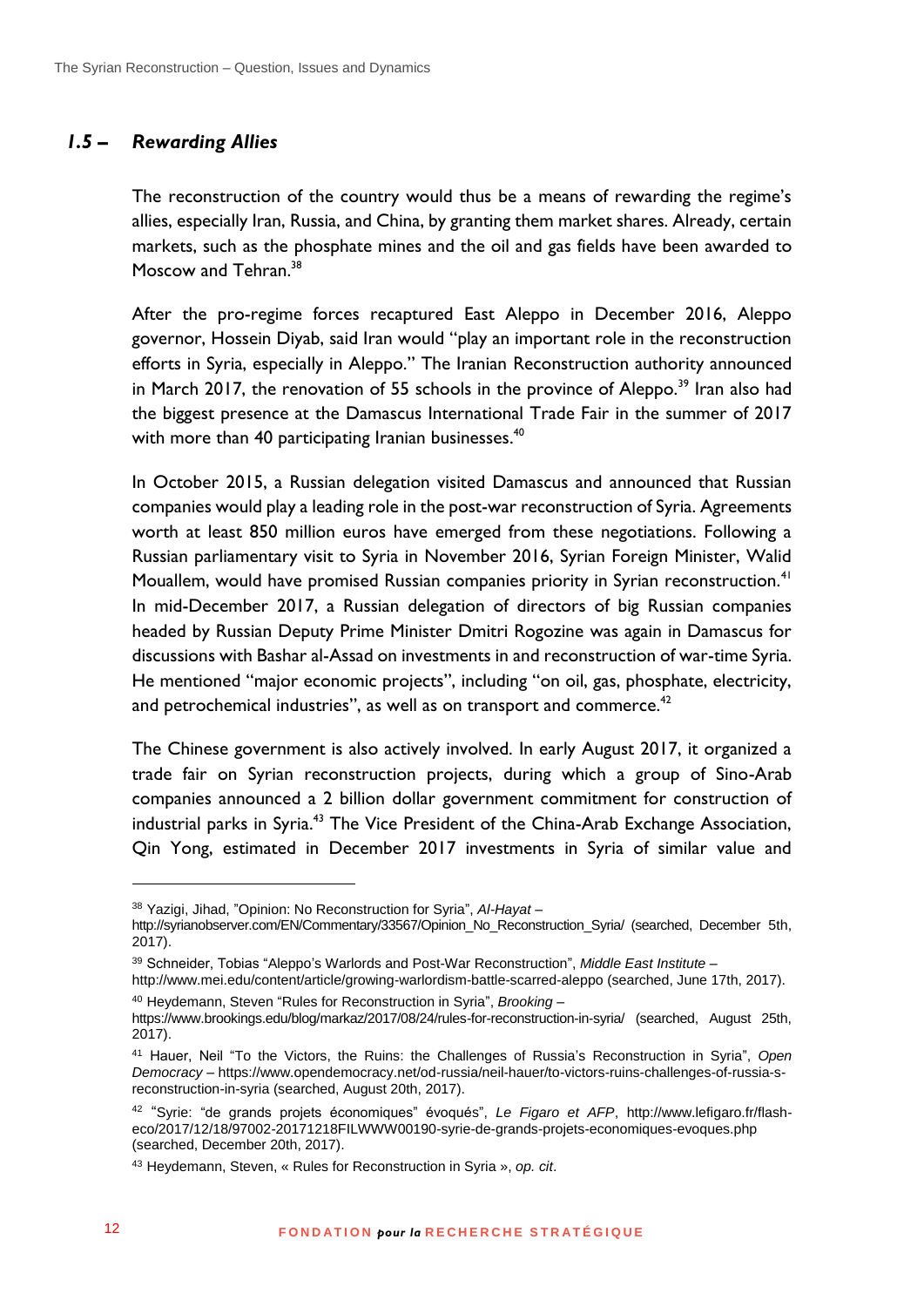explained that the companies he had accompanied to Damascus, Homs and Tartousincluding the China National Heavy Duty Truck Company- planned to build roads, bridges, airports and hospitals, and to restore electricity and communications<sup>44</sup>.

Projects could also be awarded to India<sup>45</sup> and Brazil- a reward for their position rather in favor of Damascus. Egypt has announced its intention to participate in Syrian reconstruction. According to a statement from the Export Council of Building Materials in November 2017, the Egyptian Ministry of Trade and Industry has taken active steps and launched large-scale appeals to Egyptian companies to participate in Syrian reconstruction. Egypt also participated in the International Damascus Fair in August and, according to the Federation Chamber of Egyptian Commerce, 30 Egyptian companies were present to highlight the role of the private Egyptian sector in Syrian reconstruction, A union delegation of Egyptian engineers visited Syria in early 2017 and met with Bashar al-Assad<sup>46</sup>.

The Syrian authorities have also stated that European and American companies will first have to ask their governments to apologize for supporting the opposition before claiming a place in this market.<sup>47</sup> A similar position has been adopted vis-a-vis Saudi Arabia, Qatar, and Turkey.

In his August 2017 speech, Assad even declared that the regime would not allow its enemies "to accomplish through politics what they did not achieve on the battlefield and through terrorism",<sup>48</sup> implicitly referring to Ryad, Ankara, and Doha.

During a parallel event in New York in September, under the aegis of the United Nations, these countries had declared that support for reconstruction of Syria will depend on a credible political process leading to a genuine political transition- requiring Assad's departure- and which can be supported by the majority of the Syrian people.<sup>49</sup>

<sup>44</sup> Abu-Nasr, Donna, Arkhipov, Ilya, Meyer, Henry et Shi, Ting, « China Eyes Role Rebuilding Syria While Putin Spars With West », *Bloomberg,* [https://www.bloomberg.com/news/articles/2017-12-21/china-arrives](https://www.bloomberg.com/news/articles/2017-12-21/china-arrives-in-syria-as-putin-fights-west-over-postwar-cash)[in-syria-as-putin-fights-west-over-postwar-cash](https://www.bloomberg.com/news/articles/2017-12-21/china-arrives-in-syria-as-putin-fights-west-over-postwar-cash) (searched, December 28th, 2018).

<sup>45</sup> "India welcome to play a role in reconstruction of Syria, says Bashar al-Assad", *The Indian Express*, [http://indianexpress.com/article/world/india-welcome-to-play-a-role-in-reconstruction-of-syria-says-bashar](http://indianexpress.com/article/world/india-welcome-to-play-a-role-in-reconstruction-of-syria-says-bashar-al-assad-4689007/)[al-assad-4689007/](http://indianexpress.com/article/world/india-welcome-to-play-a-role-in-reconstruction-of-syria-says-bashar-al-assad-4689007/) (searched, July 20th, 2017).

<sup>46</sup> Alhaleim, Ahmad Abd, « Egypt eyes extensive role in Syria reconstruction efforts », *Al-Monitor*, <https://www.al-monitor.com/pulse/originals/2018/01/egypt-companies-reconstruction-syria-war.html> (searched January 5th, 2017) ; « wafd masrî niqâbî fî dimashq », *Ray al-Yawm*[, http://www.raialyoum.com/](http://www.raialyoum.com/%2520?p=606807)  [?p=606807](http://www.raialyoum.com/%2520?p=606807) (searched, December 23th, 2017).

<sup>47</sup> "Khamis: Investment Opportunities Will Be Given to Countries That Stood by Syria", *SANA* – <http://sana.sy/en/?p=111457> (searched August 25th, 2017).

<sup>&</sup>lt;sup>48</sup> "President al-Assad: Everything related to the destiny and future of Syria is a 100 % Syrian issue, unity of Syrian territory is self-evident and not up for debate", *SANA*,<https://sana.sy/en/?p=112238> (searched, September 20th, 2017).

<sup>49</sup> Bayoumy, Yara and Irish, John, "Anti-Assad nations say no to Syria reconstruction until political process on track", *Reuters*, [https://www.reuters.com/article/us-un-assembly-syria/anti-assad-nations-say-no-to](https://www.reuters.com/article/us-un-assembly-syria/anti-assad-nations-say-no-to-syria-reconstruction-until-political-process-on-track-idUSKCN1BT1WP)[syria-reconstruction-until-political-process-on-track-idUSKCN1BT1WP](https://www.reuters.com/article/us-un-assembly-syria/anti-assad-nations-say-no-to-syria-reconstruction-until-political-process-on-track-idUSKCN1BT1WP) (searched, October 3rd, 2017).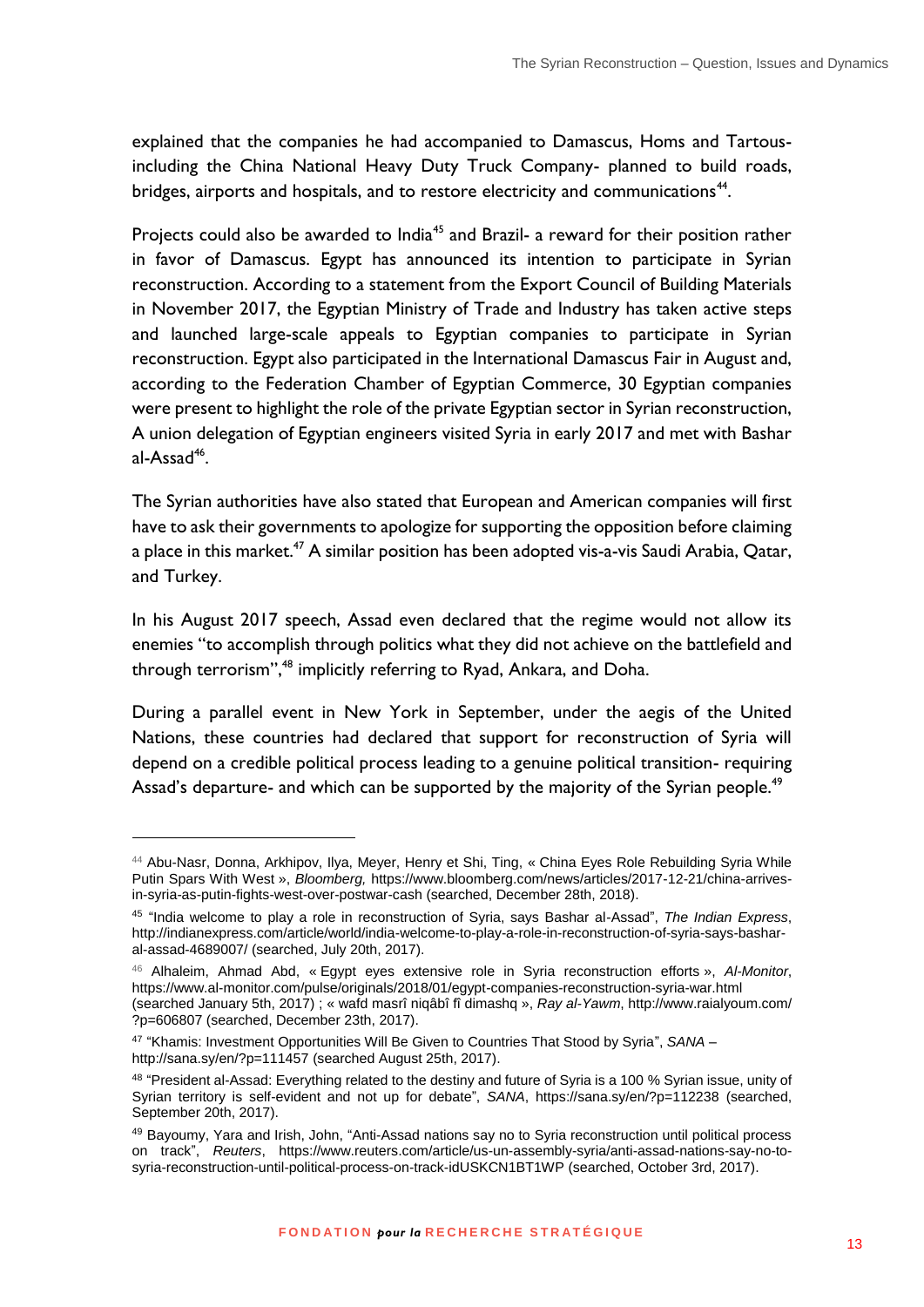In December 2017, the US Congressional Foreign Affairs Committee unveiled the *No Assistance for Assad* law, which would prevent Donald Trump's administration from using non-humanitarian American aid funds for the reconstruction of Syria in areas controlled by the regime.<sup>50</sup>

It is thus difficult to imagine in the near future a strong involvement of these states in the reconstruction process, except for the financing of small projects in areas beyond the regime's control and without participation or consent of the regime. This is already the case for Turkey in certain areas controlled by its armed forces and its proxies, armed Syrian opposition groups, in the field, for example in Jarablus and al-Bab, and for some Western institutions and states. The latter also provide financial assistance, especially for local governance and the rehabilitation of basic services, to regions under the control of the PYD or certain regions controlled by non-jihadist armed opposition groups. These projects are absolutely isolated and limited and cannot replace a major reconstruction process.

However, changes in the international and regional political scenes can happen quickly, as we have seen many times, therefore it will be necessary to pay attention to various political developments.

#### <span id="page-13-0"></span>*1.6 – Insufficient Support*

The reconstruction financed by foreign capital remains a delicate subject. Russia and Iran are missing capital to immediately help, while China hesitates to involve itself in such an unstable country.

For Pekin, emerging investments in the country are, as in Africa, confined to a privileged access to natural resources. Syria is relatively weak in primary subjects and they are promised as a priority to Moscow and Tehran.

More than six years after the beginning of the conflict, the socio-economic situation is more catastrophic than ever. Inequalities and authoritarian governments, denounced throughout the Middle East during the popular uprisings in 2010-2011 and which inspired the revolution in Syria, are now more present than ever.

The World Bank estimated in June that about one-third of all buildings and nearly half of all school and hospital buildings in Syria were damaged or destroyed by the conflict, while the economy lost 2.1 million real and potential jobs between 2010 and 2015.

 $\overline{a}$ 

<sup>50</sup> Harris, Bryant, "Congress uses Syria aid funding as Assad leverage", *Al-Monitor,* https://www.al-monitor. com/pulse/originals/2017/12/congress-uses-syria-aid-funding-assad-leverage.html (consulted January 3 2017). Reference from the text H.R. 4681:<https://www.govtrack.us/congress/bills/115/hr4681/text>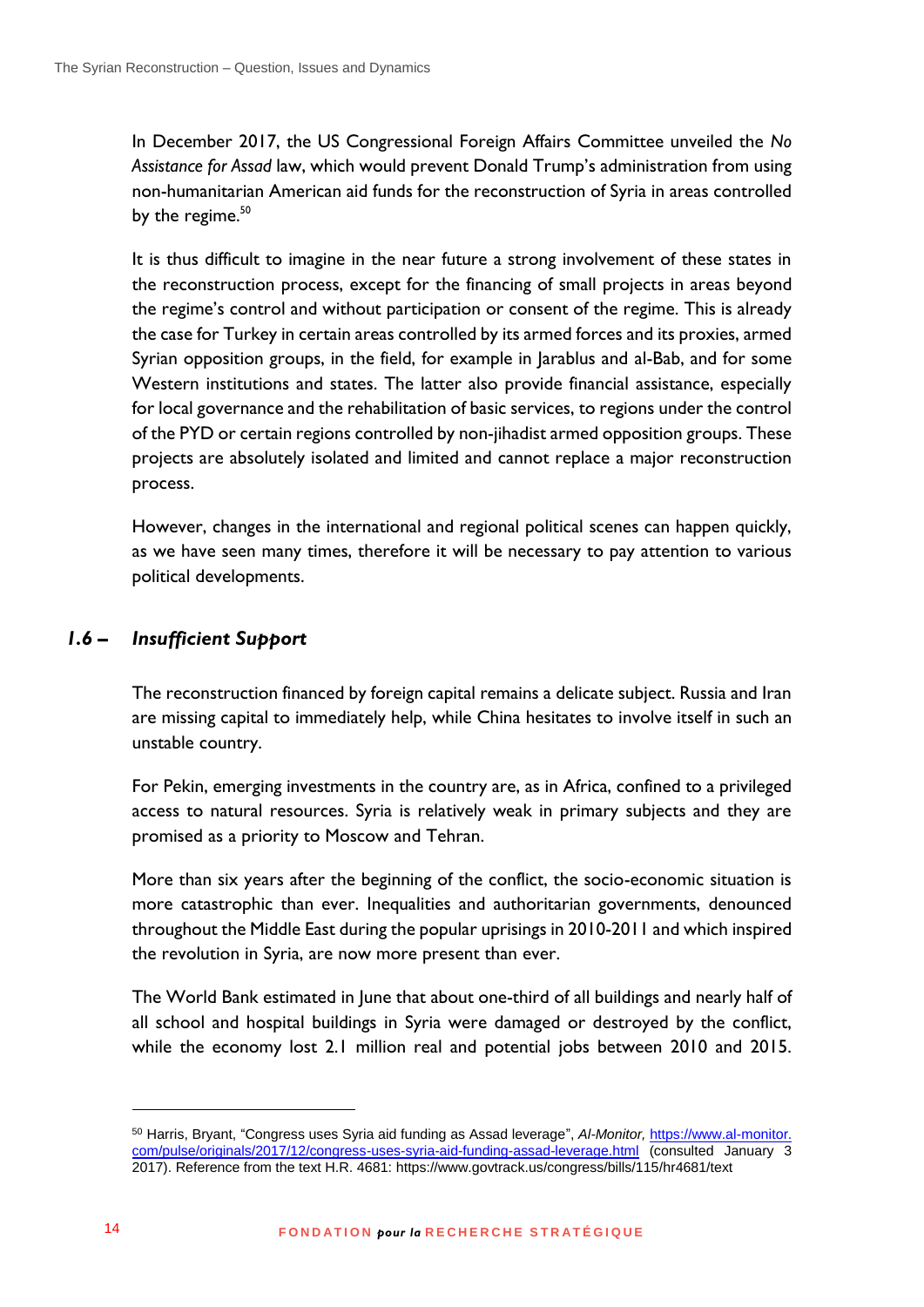Unemployment in 2015 reached 55% and youth unemployment rose from 69% in 2013 to  $78\%$  in  $2015^{51}$ 

The high unemployment rate, the lack of job opportunities, and the elevated cost of living have encouraged sections of the youth who stayed in Syria, to join the army or pro-regime militias, especially when the salary of a militant can sometimes be four times that of a university professor's. $52$ 

<sup>51</sup> "Syria at War, Five Years On", ESCWA and University of St Andrews (2016): 28. <https://www.unescwa.org/sites/www.unescwa.org/files/publications/files/syria-war-five-years.pdf>

 $^{52}$  "Fi (Suriya Al-Asad)… Ustaz fi al-Jami'a Yahsul 'ala Ratib Yaqill 'an Rub' Ma Yahsul 'alayhi Muqatil fi Milishiyya Muwaliyyah", *All4Syria*,<http://www.all4syria.info/Archive/404489> (searched, April 27th, 2017).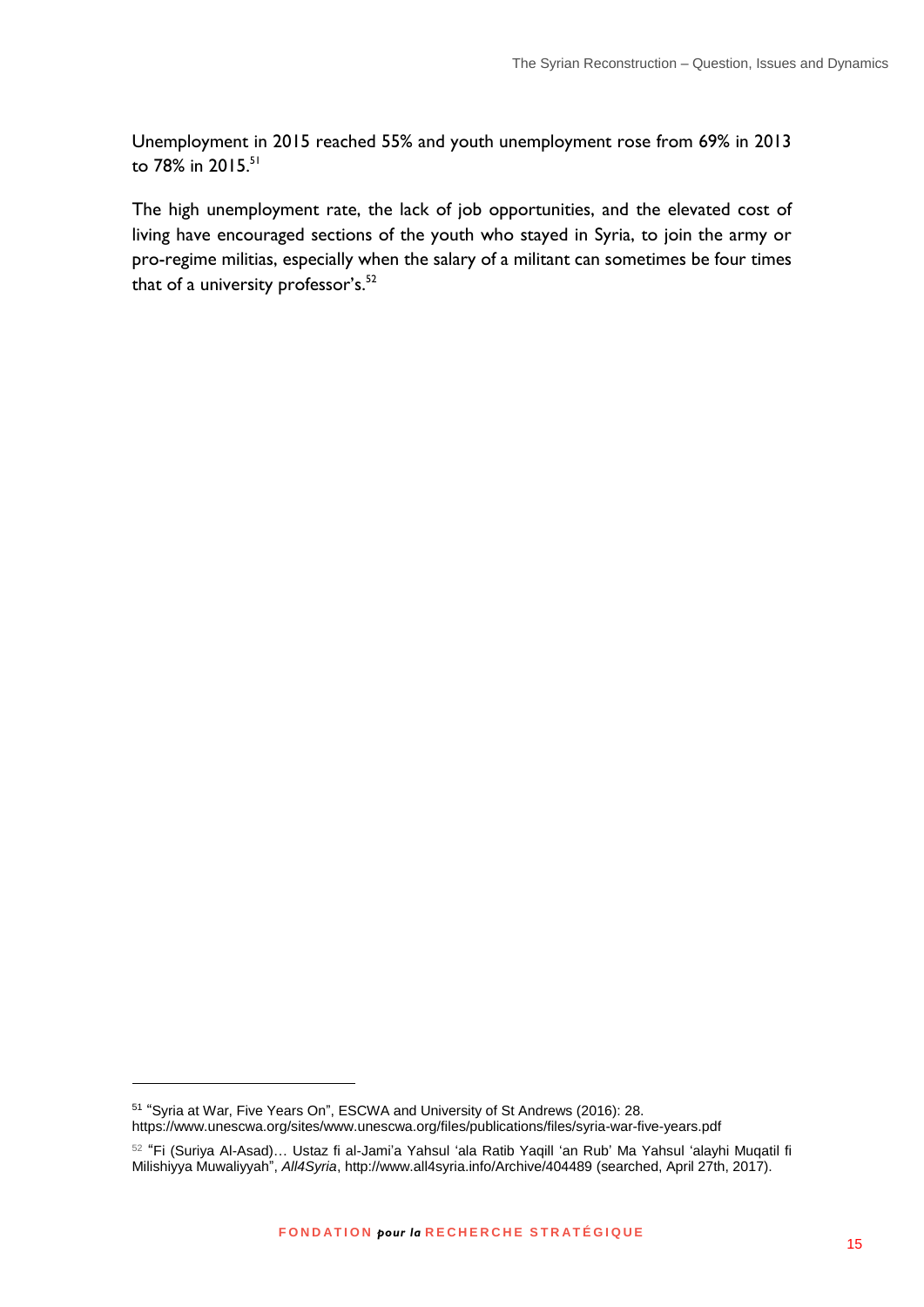## <span id="page-15-0"></span>2 – Other Problems Facing Reconstruction

However, the issue of reconstruction is also linked to the regime's ability to ensure stability in the regions under its control and an investment-friendly business environment. Two elements jeopardize the situation currently: militias and businessmen affiliated with the regime.

#### <span id="page-15-1"></span>*2.1 – Militias, Source of Instability*

Grievances against militias have become increasingly public in the regime's controlled areas throughout the country, since the beginning of 2017. Militants have been involved in various criminal activities, such as theft, looting, murder, infighting and especially checkpoint extortion, resulting in higher prices and abuses against individuals.

Especially on the Syrian coast, residents have repeatedly expressed their frustration with the silence/ inaction of local police and security forces over the crimes, kidnappings and looting by pro-regime militias. $53$ 

This anger has spread to other regions. In September 2016, the local populations in the areas controlled by the regime of Aleppo, in the west of the country, expressed frustration with government officials because of the increased looting of evacuated houses by pro-regime militias. The militias also looted hundreds of factories and workshops in the Ramouseh industrial district of Aleppo. Faresh al-Shehabi, a member of parliament and President of Aleppo's Chamber of Industrialists, even complained about the incident on his Facebook page.<sup>54</sup> For his part, the pro-regime imam of Aleppo's al-Abara mosque mentioned the issue in a Friday prayer, explaining that Islamic law prohibited the trade of stolen goods. In response, Ibrahim Ismael, a commander of a pro-regime militia, countered that he considered the stolen goods as "war spoils" for those who defended Aleppo.<sup>55</sup>

<sup>53</sup> "Authorities Silent While Lattakia's Elderly a 'Soft Target' for Looters, Murderers", *The Syrian Observer –* [http://syrianobserver.com/EN/News/31528/Authorities\\_Silent\\_While\\_Lattakia\\_Elderly\\_Soft\\_Target\\_for\\_Lo](http://syrianobserver.com/EN/News/31528/Authorities_Silent_While_Lattakia_Elderly_Soft_Target_for_Looters_%2520Murderers) [oters\\_ Murderers](http://syrianobserver.com/EN/News/31528/Authorities_Silent_While_Lattakia_Elderly_Soft_Target_for_Looters_%2520Murderers) (searched, August 30th, 2016) ; « Kidnapping of Women in Lattakia Sparks Anger of Loyalists », *The Syrian Observer,*

[http://syrianobserver.com/EN/News/31965/Kidnapping\\_Women\\_Lattakia\\_ Sparks\\_Anger\\_Lo](http://syrianobserver.com/EN/News/31965/Kidnapping_Women_Lattakia_%2520Sparks_Anger_Lo) (searched, November 17th, 2016).

<sup>54</sup> Shehabi, Fares, Facebook –

https://www.facebook.com/fares.shehabi/posts/10205546757183424? mref=message (searched, September 11th, 2016).

<sup>55</sup> "Loyalists Outraged by Shabeeha Looting in Regime Held Aleppo", *The Syrian Observer* –

[http://www.syrianobserver.com/EN/News/31601/Loyalists\\_Outraged\\_Shabeeha\\_Looting\\_R](http://www.syrianobserver.com/EN/News/31601/Loyalists_Outraged_Shabeeha_Looting_R) (searched, September 12th, 2016).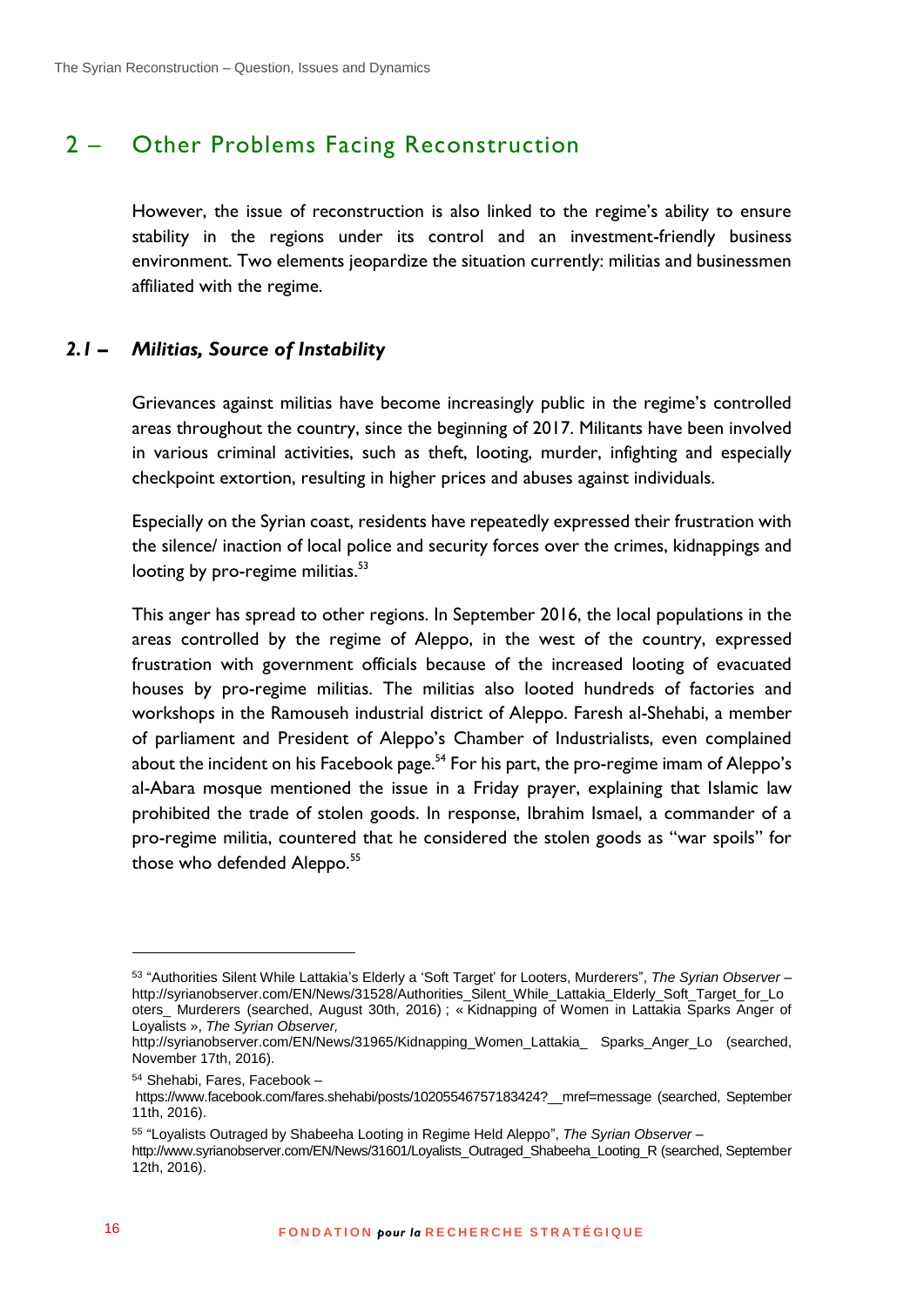In May 2017, the Syrian government tried to cancel the levies extorted by the checkpoints of the pro-regime forces, army or militia, following the growing protests of traders and carriers, reflecting the exasperation of the population in various regions. Businessmen in Aleppo were increasingly criticising these levies, and truck drivers outside the city of Swayda closed the Damascus-bound highway for two hours to protest the "taxes" imposed by the different checkpoints. In mid-May, Zeid Ali Saleh, head of the Aleppo Military and Security Committee, which groups together all the security branches and regime militias in the city, finally issued an order banning the collection of "fees" by the control posts for merchant trucks.<sup>56</sup>Several days later, the Damascus Chamber of Industry also imposed a similar ban in the capital. $57$ 

At the same time, in response to these criticisms, Prime Minister Imad Khamis said he would ban these practices, which has been unsuccessful to this day. The presence of these checkpoints is viewed and perceived as increasingly unjustifiable in large parts of the country that are no longer suffering from the war.

In mid-June 2017 in Aleppo, following a number of crimes committed by militants, which were also publicized in pro-regime media,<sup>58</sup> the regime cracked down on militias and embarked on a campaign of order and repression. The presidential palace sent General Mohammed Dib Zeitoun, head of state security and one of Assad's most powerful intelligence chiefs, to put an end to the lawless behaviour of the militias. State Security and Intelligence troops of the Air Force began recruiting and training members of the People's Committee in the Adhamiya, Akramiya and Seif al-Dawlam neighborhoods, resulting in a few skirmishes. Furthermore, the head of the local Baath party, Fadel al-Najjr, also issued a decree including more restrictive regulation of the Baath militia's activities.<sup>59</sup>

However, there are still significant challenges to reduce the militia's power at a national level. According to businessman, Fares al-Shehabi, the intervention of Bashar al-Assad

<sup>56</sup> "Sa'iqun Yuqati'un Tariq Nubl wa Az-Zahra' — Halab Ihtijajan 'ala "al-Atawat", *Enab Baladi,* <https://www.enabbaladi.net/archives/160118?so=related> (searched, August 30th, 2017) ; "Al-Lajna al-Amniyyah fi Halab Tulghi "at-Tarfiq"… wa Ash-Shehabi: Al-Asad Tadakhkhala", *Enab Baladi,*

<https://www.enabbaladi.net/archives/150756?so=related> (searched, August 30th, 2017) ; " As Anger Grows Government Tries to Rein in Extortion by Regime Militias", *The Syria Report*, [http://www.syria](http://www.syria-report.com/news/economy/anger-grows-government-tries-rein-extortion-regime-militias)[report.com/news/economy/anger-grows-government-tries-rein-extortion-regime-militias](http://www.syria-report.com/news/economy/anger-grows-government-tries-rein-extortion-regime-militias) (searched, May 24th, 2017).

<sup>57</sup> " As Anger Grows Government Tries to Rein in Extortion by Regime Militias", *The Syria Report*, *op. cit.* ; "Sina'iu Dimashq Yutalibuna bi-Ilgha' "at-Tarfiîq" wa Iqaf at-Tahrib min Turkiya", *Enab Baladi*, June 30 2017, [https://www.enabbaladi.net/archives/150953.](https://www.enabbaladi.net/archives/150953)

<sup>58</sup> "Tafasil Qatl at-Tifl "Ahmad Jawish" fi Halab", *Syria Scope,* 2017, [http://www.syria-scope.com/political](http://www.syria-scope.com/political-news/75289)[news/75289](http://www.syria-scope.com/political-news/75289) (searched, July 30th, 2017) ; "Ahali Halab Yutalibuna bi-Dabt al-Ta'addiyat", *Al-Watan*, <http://alwatan.sy/archives/107730> (searched, September 4th, 2017) ; "Haqiqah Ma Hadatha ma'a al-I'lami Badr Jad'an bi-Hayy Al-Jamiliyyah", *Akhbar Halab*, September 4 2017, [https://www.nfac-sy.net/ news/](https://www.nfac-sy.net/%2520news/12493)  [12493.](https://www.nfac-sy.net/%2520news/12493)

<sup>59</sup> Lund, Aron, "Aleppo Militias Become Major Test for Assad", *IRIN*,

<https://www.irinnews.org/analysis/2017/06/22/aleppo-militias-become-major-test-assad> (searched, June  $23<sup>th</sup>$ , 2017).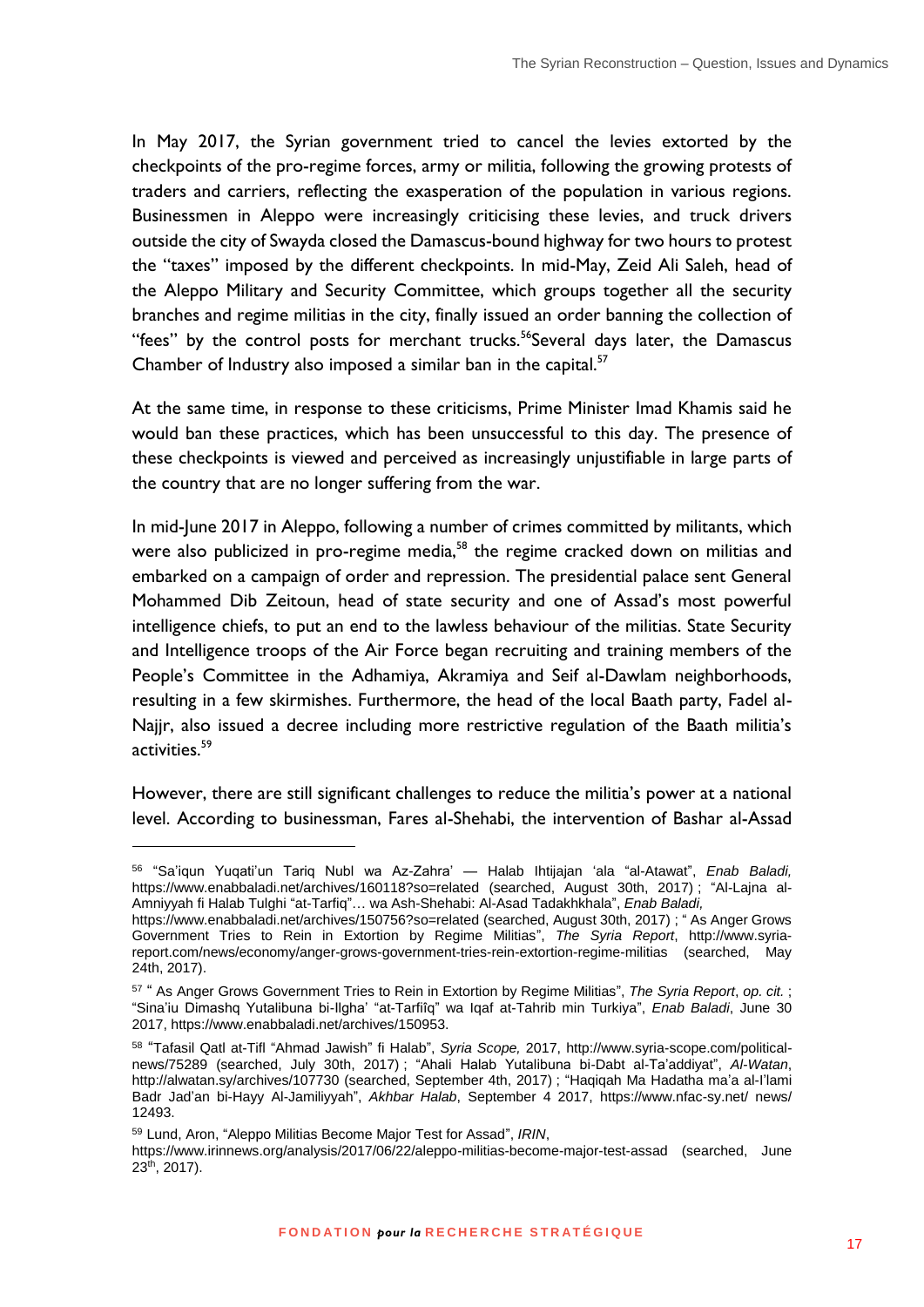was necessary twice to give orders to senior security officials.<sup>60</sup> The main problem is that militia leaders are generally linked to powerful security agencies and prominent military officials, preventing municipal authorities from acting against them, without the support of high-level decision-makers.

On July 6 2017, a protest organized by manufacturers and businessmen took place in the industrial district Shaykh Najjar, denouncing the militias' actions in Aleppo. The protestors accused them of killing civilians and deliberately disrupting the return of water and electricity by maintaining control over services and prices. They also condemned the extortion of money at military checkpoints, including threatening to force workers into military service if they did not pay.<sup>61</sup> Meanwhile, on the road to Aleppo', truckers from the regime-controlled towns Nubl and Zahra, staged another protest against levies on the checkpoints and the violent behavior of the militants. They asked the authorities to remove these checkpoints.<sup>62</sup>

Aleppo is a test for the rest of the country to prove its ability to guarantee the "stability" of its population, and for Damascus to prove to the international community its ability to control the areas under its control, and thus to move forward on the foreign-funded reconstruction issue.

However, this is only the beginning of a long battle to discipline the paramilitary forces in the country, including local militias such as the National Defence Forces and those controlled by Iran. In 2013, a Syrian official who had already predicted this kind of problem, said that after the crisis, there would be a thousand additional crises, including the militia leaders. At the beginning of the events in 2011, they were people without influence, today they are armed and powerful. He had concluded his interview by saying "how can we ask them to become ordinary civilians again?"<sup>63</sup>

Throughout 2017, the pro-regime militias were far from under control, and were still spreading chaos and creating insecurity in various areas under the regime's control.<sup>64</sup> In late August, according to opposition activists, Nusur Homs fighters, a paramilitary group, refused to be inspected while on their way to the town of Homs, opening fire on a police

<sup>60</sup> "As Anger Grows Government Tries to Rein in Extortion by Regime Militias", *The Syria Report*, *op. cit.* 61 "Halab: Tazahurat Tutalib bi-Khuruj Milishiyyat an-Nizam, *Al-Modon*[, http://www.almodon.com/ arabworld/](http://www.almodon.com/%2520arabworld/2017/7/7/%25D8%25AD%25D9%2584%25D8%25A8-%25D9%2585%25D8%25B8%25D8%25A7%25D9%2587%25D8%25B1%25D8%25A7%25D8%25AA-%25D8%25AA%25D8%25B7%25D8%25A7%25D9%2584%25D8%25A8-%25D8%25A8%25D8%25AE%25D8%25B1%25D9%2588%25D8%25AC-%25D9%2585%25D9%2584%25D9%258A%25D8%25B4%25D9%258A%25D8%25A7%25D8%25AA-%25D8%25A7%25D9%2584%25D9%2586%25D8%25B8%25D8%25A7%25D9%2585-%25D9%2588%25D8%25A5%25D8%25B2%25D8%25A7%25D9%2584%25D8%25A9-%25D8%25A7%25D9%2584%25D8%25AD%25D9%2588%25D8%25A7%25D8%25AC%25D8%25B2) 

<sup>.(</sup>searched, July 8th, 2017) [الحواجز](http://www.almodon.com/%2520arabworld/2017/7/7/%25D8%25AD%25D9%2584%25D8%25A8-%25D9%2585%25D8%25B8%25D8%25A7%25D9%2587%25D8%25B1%25D8%25A7%25D8%25AA-%25D8%25AA%25D8%25B7%25D8%25A7%25D9%2584%25D8%25A8-%25D8%25A8%25D8%25AE%25D8%25B1%25D9%2588%25D8%25AC-%25D9%2585%25D9%2584%25D9%258A%25D8%25B4%25D9%258A%25D8%25A7%25D8%25AA-%25D8%25A7%25D9%2584%25D9%2586%25D8%25B8%25D8%25A7%25D9%2585-%25D9%2588%25D8%25A5%25D8%25B2%25D8%25A7%25D9%2584%25D8%25A9-%25D8%25A7%25D9%2584%25D8%25AD%25D9%2588%25D8%25A7%25D8%25AC%25D8%25B2)[-](http://www.almodon.com/%2520arabworld/2017/7/7/%25D8%25AD%25D9%2584%25D8%25A8-%25D9%2585%25D8%25B8%25D8%25A7%25D9%2587%25D8%25B1%25D8%25A7%25D8%25AA-%25D8%25AA%25D8%25B7%25D8%25A7%25D9%2584%25D8%25A8-%25D8%25A8%25D8%25AE%25D8%25B1%25D9%2588%25D8%25AC-%25D9%2585%25D9%2584%25D9%258A%25D8%25B4%25D9%258A%25D8%25A7%25D8%25AA-%25D8%25A7%25D9%2584%25D9%2586%25D8%25B8%25D8%25A7%25D9%2585-%25D9%2588%25D8%25A5%25D8%25B2%25D8%25A7%25D9%2584%25D8%25A9-%25D8%25A7%25D9%2584%25D8%25AD%25D9%2588%25D8%25A7%25D8%25AC%25D8%25B2)[وإزالة](http://www.almodon.com/%2520arabworld/2017/7/7/%25D8%25AD%25D9%2584%25D8%25A8-%25D9%2585%25D8%25B8%25D8%25A7%25D9%2587%25D8%25B1%25D8%25A7%25D8%25AA-%25D8%25AA%25D8%25B7%25D8%25A7%25D9%2584%25D8%25A8-%25D8%25A8%25D8%25AE%25D8%25B1%25D9%2588%25D8%25AC-%25D9%2585%25D9%2584%25D9%258A%25D8%25B4%25D9%258A%25D8%25A7%25D8%25AA-%25D8%25A7%25D9%2584%25D9%2586%25D8%25B8%25D8%25A7%25D9%2585-%25D9%2588%25D8%25A5%25D8%25B2%25D8%25A7%25D9%2584%25D8%25A9-%25D8%25A7%25D9%2584%25D8%25AD%25D9%2588%25D8%25A7%25D8%25AC%25D8%25B2)-[النظام](http://www.almodon.com/%2520arabworld/2017/7/7/%25D8%25AD%25D9%2584%25D8%25A8-%25D9%2585%25D8%25B8%25D8%25A7%25D9%2587%25D8%25B1%25D8%25A7%25D8%25AA-%25D8%25AA%25D8%25B7%25D8%25A7%25D9%2584%25D8%25A8-%25D8%25A8%25D8%25AE%25D8%25B1%25D9%2588%25D8%25AC-%25D9%2585%25D9%2584%25D9%258A%25D8%25B4%25D9%258A%25D8%25A7%25D8%25AA-%25D8%25A7%25D9%2584%25D9%2586%25D8%25B8%25D8%25A7%25D9%2585-%25D9%2588%25D8%25A5%25D8%25B2%25D8%25A7%25D9%2584%25D8%25A9-%25D8%25A7%25D9%2584%25D8%25AD%25D9%2588%25D8%25A7%25D8%25AC%25D8%25B2)-[مليشيات](http://www.almodon.com/%2520arabworld/2017/7/7/%25D8%25AD%25D9%2584%25D8%25A8-%25D9%2585%25D8%25B8%25D8%25A7%25D9%2587%25D8%25B1%25D8%25A7%25D8%25AA-%25D8%25AA%25D8%25B7%25D8%25A7%25D9%2584%25D8%25A8-%25D8%25A8%25D8%25AE%25D8%25B1%25D9%2588%25D8%25AC-%25D9%2585%25D9%2584%25D9%258A%25D8%25B4%25D9%258A%25D8%25A7%25D8%25AA-%25D8%25A7%25D9%2584%25D9%2586%25D8%25B8%25D8%25A7%25D9%2585-%25D9%2588%25D8%25A5%25D8%25B2%25D8%25A7%25D9%2584%25D8%25A9-%25D8%25A7%25D9%2584%25D8%25AD%25D9%2588%25D8%25A7%25D8%25AC%25D8%25B2)-[بخروج](http://www.almodon.com/%2520arabworld/2017/7/7/%25D8%25AD%25D9%2584%25D8%25A8-%25D9%2585%25D8%25B8%25D8%25A7%25D9%2587%25D8%25B1%25D8%25A7%25D8%25AA-%25D8%25AA%25D8%25B7%25D8%25A7%25D9%2584%25D8%25A8-%25D8%25A8%25D8%25AE%25D8%25B1%25D9%2588%25D8%25AC-%25D9%2585%25D9%2584%25D9%258A%25D8%25B4%25D9%258A%25D8%25A7%25D8%25AA-%25D8%25A7%25D9%2584%25D9%2586%25D8%25B8%25D8%25A7%25D9%2585-%25D9%2588%25D8%25A5%25D8%25B2%25D8%25A7%25D9%2584%25D8%25A9-%25D8%25A7%25D9%2584%25D8%25AD%25D9%2588%25D8%25A7%25D8%25AC%25D8%25B2)-[تطالب](http://www.almodon.com/%2520arabworld/2017/7/7/%25D8%25AD%25D9%2584%25D8%25A8-%25D9%2585%25D8%25B8%25D8%25A7%25D9%2587%25D8%25B1%25D8%25A7%25D8%25AA-%25D8%25AA%25D8%25B7%25D8%25A7%25D9%2584%25D8%25A8-%25D8%25A8%25D8%25AE%25D8%25B1%25D9%2588%25D8%25AC-%25D9%2585%25D9%2584%25D9%258A%25D8%25B4%25D9%258A%25D8%25A7%25D8%25AA-%25D8%25A7%25D9%2584%25D9%2586%25D8%25B8%25D8%25A7%25D9%2585-%25D9%2588%25D8%25A5%25D8%25B2%25D8%25A7%25D9%2584%25D8%25A9-%25D8%25A7%25D9%2584%25D8%25AD%25D9%2588%25D8%25A7%25D8%25AC%25D8%25B2)-[مظاهرات](http://www.almodon.com/%2520arabworld/2017/7/7/%25D8%25AD%25D9%2584%25D8%25A8-%25D9%2585%25D8%25B8%25D8%25A7%25D9%2587%25D8%25B1%25D8%25A7%25D8%25AA-%25D8%25AA%25D8%25B7%25D8%25A7%25D9%2584%25D8%25A8-%25D8%25A8%25D8%25AE%25D8%25B1%25D9%2588%25D8%25AC-%25D9%2585%25D9%2584%25D9%258A%25D8%25B4%25D9%258A%25D8%25A7%25D8%25AA-%25D8%25A7%25D9%2584%25D9%2586%25D8%25B8%25D8%25A7%25D9%2585-%25D9%2588%25D8%25A5%25D8%25B2%25D8%25A7%25D9%2584%25D8%25A9-%25D8%25A7%25D9%2584%25D8%25AD%25D9%2588%25D8%25A7%25D8%25AC%25D8%25B2)-[حلب](http://www.almodon.com/%2520arabworld/2017/7/7/%25D8%25AD%25D9%2584%25D8%25A8-%25D9%2585%25D8%25B8%25D8%25A7%25D9%2587%25D8%25B1%25D8%25A7%25D8%25AA-%25D8%25AA%25D8%25B7%25D8%25A7%25D9%2584%25D8%25A8-%25D8%25A8%25D8%25AE%25D8%25B1%25D9%2588%25D8%25AC-%25D9%2585%25D9%2584%25D9%258A%25D8%25B4%25D9%258A%25D8%25A7%25D8%25AA-%25D8%25A7%25D9%2584%25D9%2586%25D8%25B8%25D8%25A7%25D9%2585-%25D9%2588%25D8%25A5%25D8%25B2%25D8%25A7%25D9%2584%25D8%25A9-%25D8%25A7%25D9%2584%25D8%25AD%25D9%2588%25D8%25A7%25D8%25AC%25D8%25B2)/7/7/7/7/2017

 $62$  Shabaka âkhbar nubl w al-zahrâ` al-rasmîyya, "âsbâb alwaqfa al-îhtijâjîyya wa matâlib al-muhtajîn", *Facebook,* <https://www.facebook.com/Nubbol.Alzahraa.News/videos/1199800063458563/> (searched, July 30th, 2017).

<sup>63</sup> Baker, Aryn, "Syria's Assad May Be Losing Control Over His Deadly Militias", *Time –* <http://world.time.com/2013/09/11/syrias-assad-may-be-losing-control-over-his-deadly-militias/> (searched, July 20th, 2014).

<sup>64</sup> "Regime Authorities Fail to Control Chaos Spread by Loyalist Militias", *The Syrian Observer*, [http://syrianobserver.com/EN/News/33141/Regime\\_Authorities\\_Fail\\_Control\\_Chaos\\_Spr](http://syrianobserver.com/EN/News/33141/Regime_Authorities_Fail_Control_Chaos_Spr) (searched, August 20th, 2017).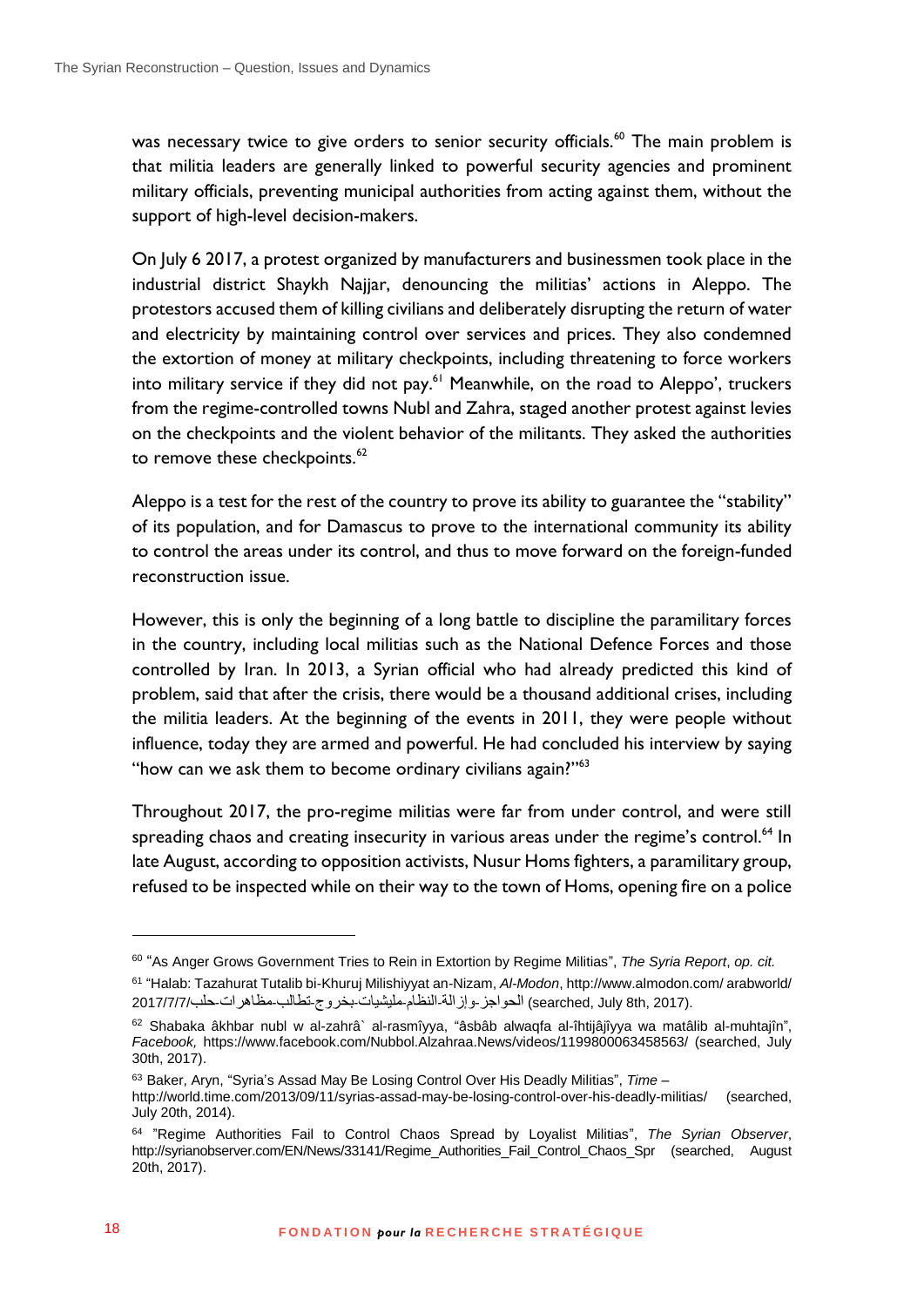patrol and brutally killing a police officer.<sup>65</sup> At the beginning of 2018, a medicine student of the University of Aleppo, was severely beaten by a militia commander of the Baath Brigades at the main door of the university. The incident garnered angry reactions, spread on social media by pages of regime supporters in the city, on the subject of violations committed by the militia members in Aleppo against civilians, starting the hashtag #togetheragainstshabiha on social media.<sup>66</sup>

Furthermore, the number of checkpoints managed by militias throughout the country has not generally decreased, on the contrary, this has resulted in increased costs for consumers and producers.

Finally, there are many other security challenges that the regime is struggling to cope with, such as jihadist groups like Hayát Tahrir Ash-Sham (HTS) and the Islamic State (IS). Moreover, following these organisations' loss of control over large areas of territory, there will probably be a shift in strategy, which has already begun, to suicide bombings in civilian areas, which would create even more instability.

#### <span id="page-18-0"></span>*2.2 – The Issue of Businessmen Affiliated with the Regime*

1

The militias are certainly pose the greatest challenge for the regime to restore "stability" to the country, but they are not the only challenges. The wealthy businessmen linked to the regime, who saw their political and economic power increase throughout the war, also to some extent hinder the return of some reinvestments in the country, and thus the creation of a business environment conducive to reconstruction, The regime's military victors and the increasing control of large areas of Syrian territory have encouraged Damascus to try to win back the investors and the businessmen who had left the country because of the war. Damascus' motives are based on the desire to attract new investment and to increase commercial activity, while manufacturers reduce the need for imports, a crucial aspect as foreign currencies have become much rarer.

In February 2017, Finance Minister Maamoun Hamdan, traveled to Egypt to meet with Syrian businessmen in Egypt (Tajammu 'Rijal Al-A'mal As-Suri Bi-Masr), <sup>67</sup> many of whom are industrialists. He offered them numerous incentives, such as a reduction in tariffs on production products, an exemption from all machine taxes and sales tax, as well as a

<sup>65</sup> " On Duty Police Officer Hospitalized by Loyalist Militants in Hom", *The Syrian Observer,* 

[http://syrianobserver.com/EN/News/33167/On\\_Duty\\_Police\\_Officer\\_Hospitalized\\_Loyalist\\_M](http://syrianobserver.com/EN/News/33167/On_Duty_Police_Officer_Hospitalized_Loyalist_M) (searched, August 24th, 2017).

<sup>66</sup> "Aleppo University Student Publicly Attacked by Pro-Assad Militiaman", *Al Souria Net*,

[http://syrianobserver.com/EN/News/33663/Aleppo\\_University\\_Student\\_Publicly\\_Attacked\\_Pro\\_Assad\\_Mili](http://syrianobserver.com/EN/News/33663/Aleppo_University_Student_Publicly_Attacked_Pro_Assad_Militiaman) [tiaman](http://syrianobserver.com/EN/News/33663/Aleppo_University_Student_Publicly_Attacked_Pro_Assad_Militiaman) (searched, January 3th, 2017).

<sup>67</sup> "Syrians' Investments Abroad Would Not Prevent Industrialists from Return Home", *SANA* – <http://sana.sy/en/?p=61368> (searched, September 4th, 2017).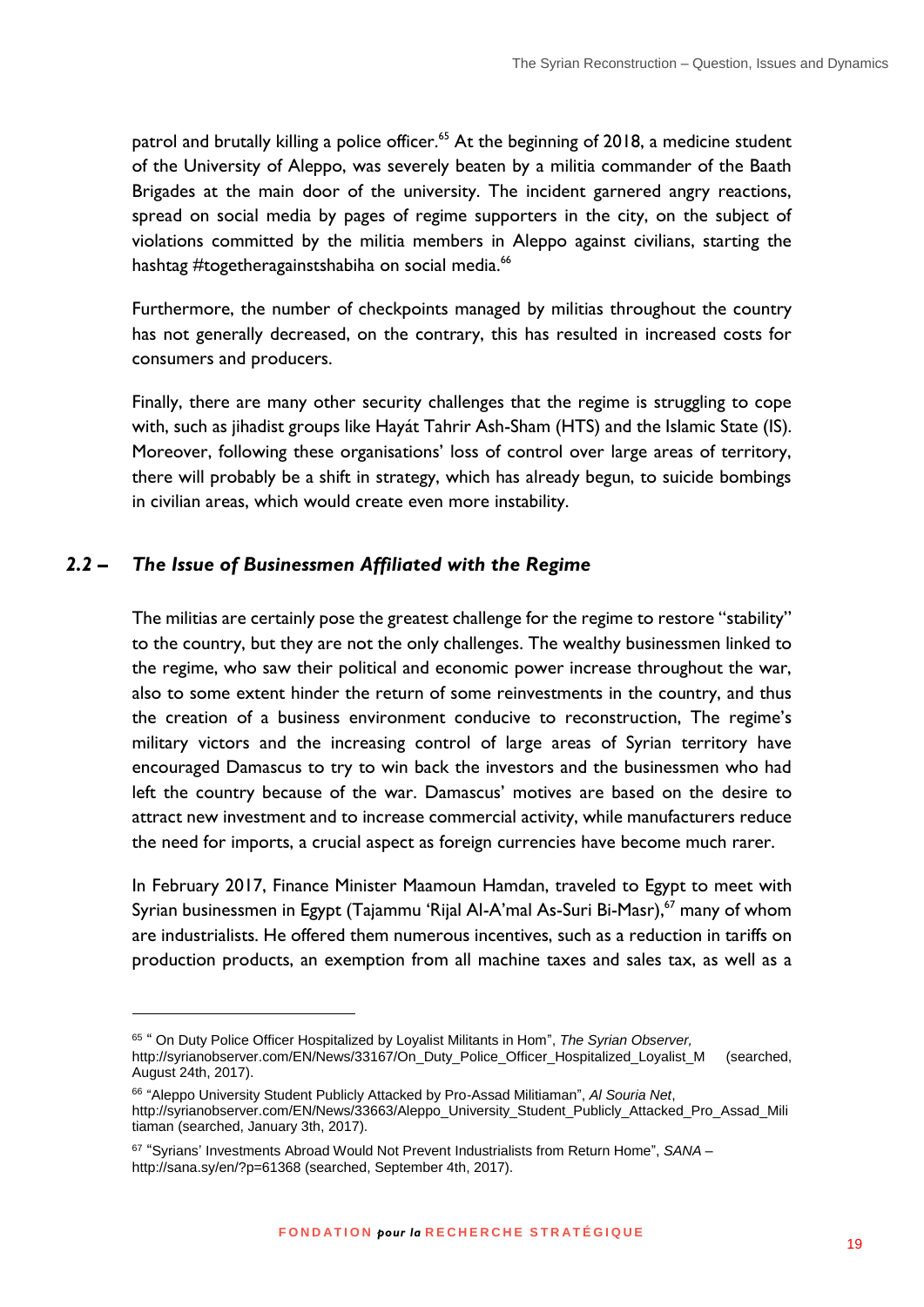restructuring of all debt to public banks- a law of 2015 invited the investors to restructure their debts on relatively attractive terms.<sup>68</sup>

Maamoun Hamdan had also announced that the government would finance the construction of an 8 MW power plant for the Shaykh Najjar industrial district in Aleppo and would finish the construction work for the reopening of Aleppo's airport (which is still not open for civilian and commercial flights). The investors responded with a list of demands, including a two-year grace period for their debts. They also raised several concerns regarding tariffs and other trade regulations. A week later, a delegation of Syrian investors based in Egypt visited Damascus to meet with various government officials.<sup>69</sup>

The wealthy businessmen linked to the regime have not hesitated to criticise these governmental measures. A week after the minister's visit to Cairo, the newspaper *al-Watan*, owned by Rami Makhlouf, published a comment("The Egyptian Industrialists", February 26 2017) strongly condemning the fact that investors conditioned their return to Syria on facilities provided by the government, and that they wish to return "only after the liberation of Aleppo."<sup>70</sup> According to the economic information website *The Syria Report*, this article sought to put pressure on those in the government who want them back. The article also mentioned that they had to repay all their dues, meaning their debt deficits and taxes. This posed an obvious threat to investors with regards to what they should expect if they return.<sup>71</sup>

Syrian investors who fled Syria during the war came from a wide variety of backgrounds and operated in a variety of industries, but most had less important links to the regime. Those in Egypt are, for example, mostly industrialists from the textile industry; many of them came from Aleppo, signifying urban Sunni origins; and the origin of their wealth was little related to their relationships with state institutions, but was rather based on their capital investments.<sup>72</sup> In a 2016 ILO report, the Syrian Center for Political Research stated that up to 90% of industrial enterprises in major conflict areas, such as Aleppo,

<sup>68</sup> "Despite Launch of Local Car Assembly Plant, Syria Struggles to Attract Back Manufacturers", *The Syria Report*, [http://syria-report.com/news/manufacturing/despite-launch-local-car-assembly-plant-syria](http://syria-report.com/news/manufacturing/despite-launch-local-car-assembly-plant-syria-struggles-attract-back-manufacturer)[struggles-attract-back-manufacturer](http://syria-report.com/news/manufacturing/despite-launch-local-car-assembly-plant-syria-struggles-attract-back-manufacturer) (searched, February 21st, 2017).

<sup>69</sup> "Finance Minister Meets Delegation of Syrian Industrials Residing in Egypt", *SANA* – <http://sana.sy/en/?p=100509> (searched, February 21st, 2017).

<sup>70</sup> Hashem, Ali, " As-Sina'iun al-Masriyyun", *Al-Watan*,<http://alwatan.sy/archives/93130> (searched, May 25th, 2017)

<sup>71</sup> "Regime Cronies Resist Government Attempts to Lure Back Investors into Syria", *The Syria Report*, [http://syria-report.com/news/economy/regime-cronies-resist-government-attempts-lure-back-investors](http://syria-report.com/news/economy/regime-cronies-resist-government-attempts-lure-back-investors-syria)[syria](http://syria-report.com/news/economy/regime-cronies-resist-government-attempts-lure-back-investors-syria) (searched, February 22nd, 2017).

<sup>&</sup>lt;sup>72</sup> "Syria Country Report ", BTI Project (2016): 15[, https://www.bti-project.org/fileadmin/files/BTI/ Downloads/](https://www.bti-project.org/fileadmin/files/BTI/%2520Downloads/Reports/2016/pdf/BTI_2016_Syria.pdf) [Reports/2016/pdf/BTI\\_2016\\_Syria.pdf](https://www.bti-project.org/fileadmin/files/BTI/%2520Downloads/Reports/2016/pdf/BTI_2016_Syria.pdf)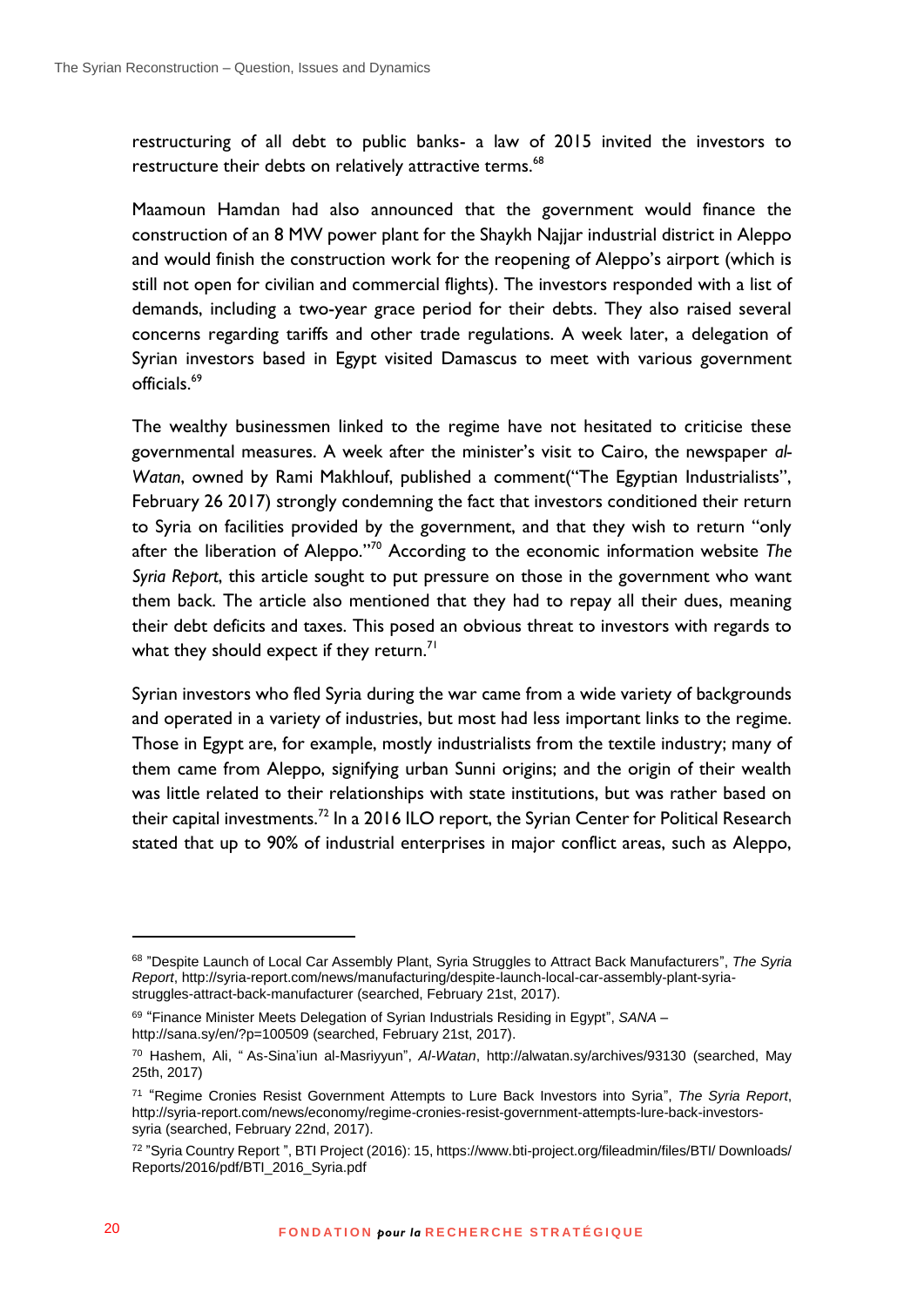have closed, while others operate at only 30% of their capacity.<sup>73</sup> As a result, Syrian industrialists had few options but to leave.

At the time of this article's writing, there was no sign of a major return of Syrian industrialists, while the Egyptian regime announced in March 2017 its intention to establish an integrated industrial zone and other facilities for Syrian industrialists in Egypt against Damascus' attempts to attract Syrian Egyptian-based industries.<sup>74</sup> Several other elements have definitely prevented a large scale return of Syrian businessmen in the summer of 2017, but the behaviour of businessmen linked to the regime has not contributed to their desire to return.

As such, Foreign Affairs Minister, Walid Mouallem's call in mid-August 2017, for active economic diplomacy to prepare the terrain for a reconstruction phase in the service of national interest and the importance of prioritizing expatriate contributions in the reconstruction process, is rather difficult to attain.<sup>75</sup>

## <span id="page-20-0"></span>**C O N C L U S I O N**

<u>.</u>

The reconstruction issue is already, as we previously saw, strongly present in the plans of the regime and in discussions with foreign actors, but has not yet significantly materialised itself. The needs are immense and the means are lacking on all levels. The first victims of this situation are, of course, civilians who have seen their homes destroyed and/or damaged, rendering them uninhabitable. The reconstruction issue also traverses different dynamics within Syrian society, whether political or socio-economic.

The possible end of war in the near future does not mean an end of problems for the Syrian regime, in fact just the contrary. First of all, there is a lack of capital to finance the reconstruction, but above all Damascus will have to face a series of contradictions and challenges: on one hand, satisfying the interests of the businessmen link to the regime and the militias, on the other, accumulating capital through economic and political stability, while granting its foreign allies major shares in the reconstruction process. Today, these objectives rarely overlap.

<sup>73</sup> "Aleppo Lost 90 percent of its Manufacturing Capacity", *The Syria Report*, [http://www.syria](http://www.syria-report.com/news/manufacturing/aleppo-lost-90-percent-its-manufacturing-capacity)[report.com/news/manufacturing/aleppo-lost-90-percent-its-manufacturing-capacity](http://www.syria-report.com/news/manufacturing/aleppo-lost-90-percent-its-manufacturing-capacity) (searched, March 29th, 2016).

<sup>74</sup> "Ministry of trade studies launching Syrian industrial zone in Egypt", *Al-Bawaba Egyp*t, <http://www.albawabaeg.com/91831> (searched, September 4th, 2017).

<sup>75</sup> "Expats Should be Urged to Contribute to Syrian Reconstruction: Muallem", *SANA*,

[http://www.syrianobserver.com/EN/News/33179/Expats\\_Should\\_Urged\\_Contribute\\_Syrian\\_Reconstructio](http://www.syrianobserver.com/EN/News/33179/Expats_Should_Urged_Contribute_Syrian_Reconstruction_Muallem) [n\\_Muallem](http://www.syrianobserver.com/EN/News/33179/Expats_Should_Urged_Contribute_Syrian_Reconstruction_Muallem) (searched, September 2nd, 2017).